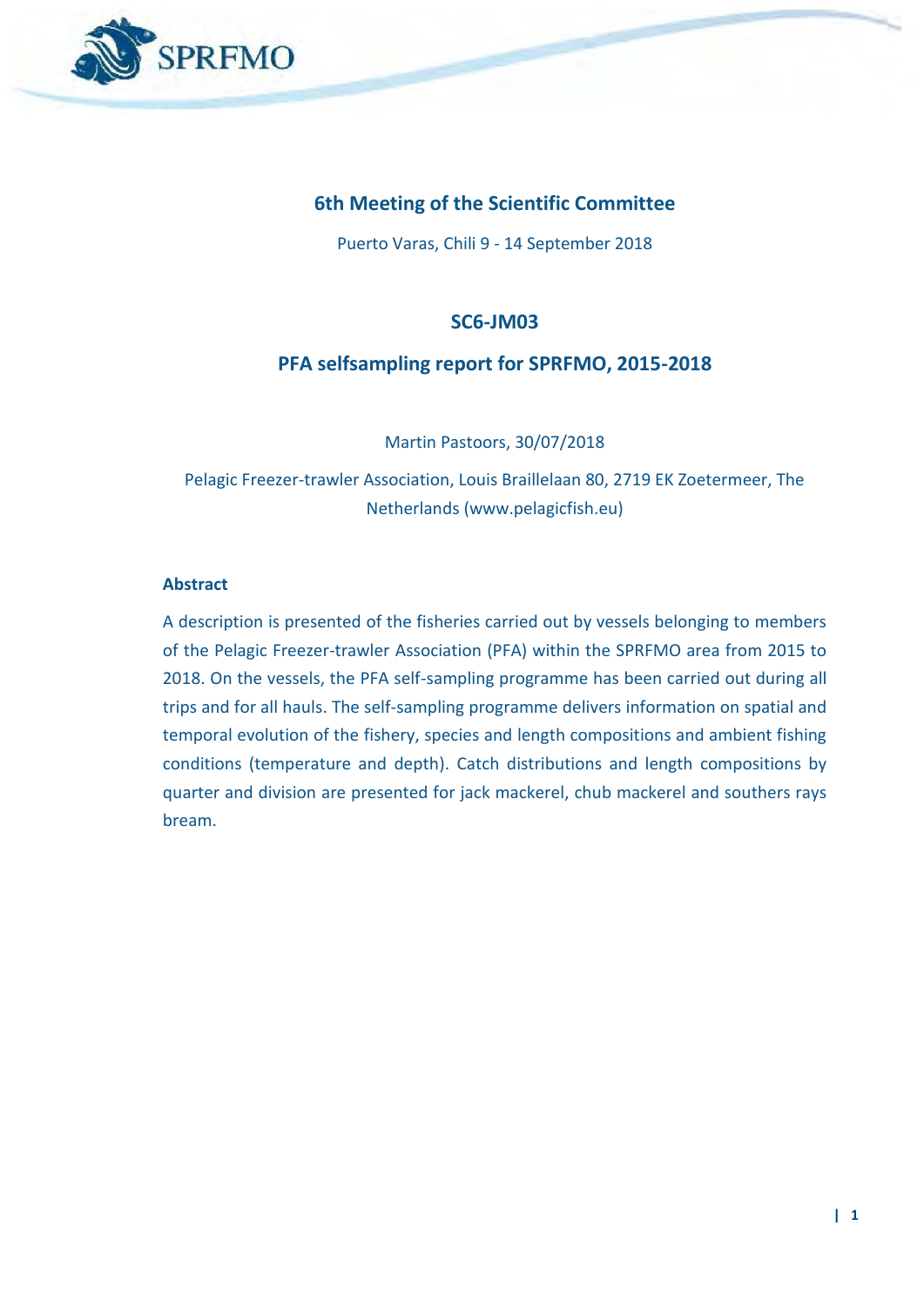## **1 Introduction**

The Pelagic Freezer-trawler Association (PFA) is an association that has nine member companies that together operate 19 (in 2018) freezer trawlers in five European countries (www.pelagicfish.eu).

In 2015, the PFA has initiated a self-sampling programme that expands the ongoing monitoring programmes on board of pelagic freezer-trawlers by the specialized crew of the vessels. The primary objective of that monitoring programme is to assess the quality of fish. The expansion in the self-sampling programme consists of recording of haul information, recording the species compositions per haul and regularly taking random lengthsamples from the catch. The self-sampling is carried out by the vessel quality managers on board of the vessels, who have a long experience in assessing the quality of fish, and by the skippers/officers with respect to the haul information. The scientific coordination of the self-sampling programme is carried out by Martin Pastoors (PFA chief science officer) with support of Floor Quirijns (contractor).

# **2 Overview of self-sampling methodology**

The self-sampling programme in the SPRFMO area has been implemented on vessels from the Netherlands, Germany and Lithuania during the years 2015-2018. All trips by all PFA vessels fishing in the south Pacific will be monitored by self-sampling, also when there is a scientific observer on board for a certain trip.

The self-sampling programme is designed in such a way that it follows as closely as possible the working practices on board of the different vessels and that it delivers the information needed for the SPRFMO Science Committee. The following elements can be distinguished in the self-sampling protocol:

- haul information (date, time, position, weather conditions, environmental conditions, gear attributed, estimated catch, optionally: species composition)
- batch information (total catch per batch=production unit, including variables like species, average size, average weight, fat content, gonads y/n and stomach fill)
- linking batch and haul information (essentially a key of how much of a batch is caught in which of the hauls)
- length information (length frequency measurements, either by batch or by haul)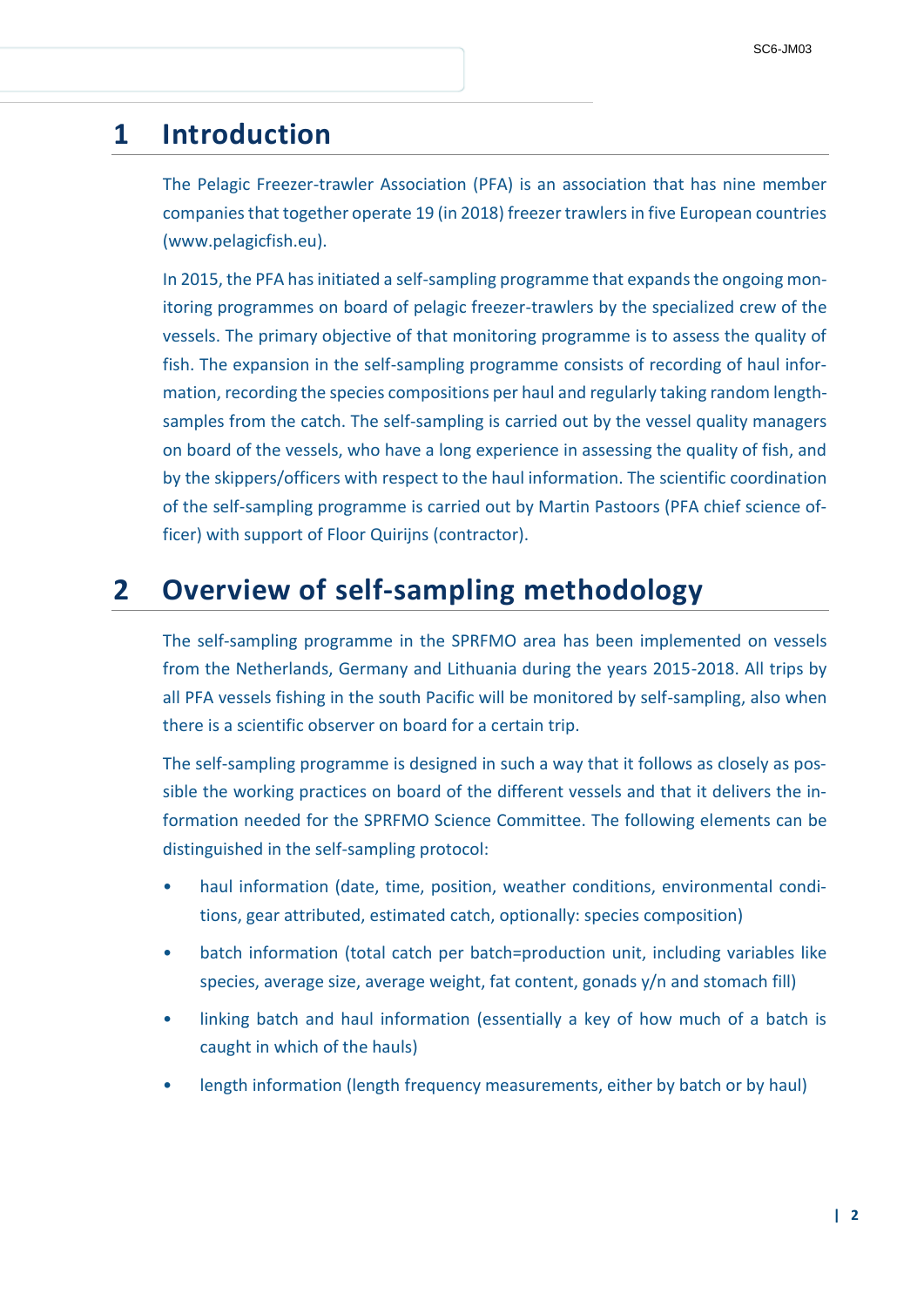The self-sampling information is collected using standardized Excel worksheets. Each participating vessel will send in the information collected during a trip by the end of the trip. The data will be checked and added to the database by Floor Quirijns and/or Martin Pastoors, who will also generate standardized trip reports (using RMarkdown) which will be sent back to the vessel within one or two days. The compiled data for all vessels is being used for specific purposes, e.g. reporting to expert groups, addressing specific fishery or biological questions and supporting detailed biological studies. The PFA publishes an annual report on the self-sampling programme.

For presentation to SFRFMO, all trips carried out in the Southern Pacific have been selected for the years 2015-2018. Because the year 2018 is still ongoing, the information for that year is not complete yet.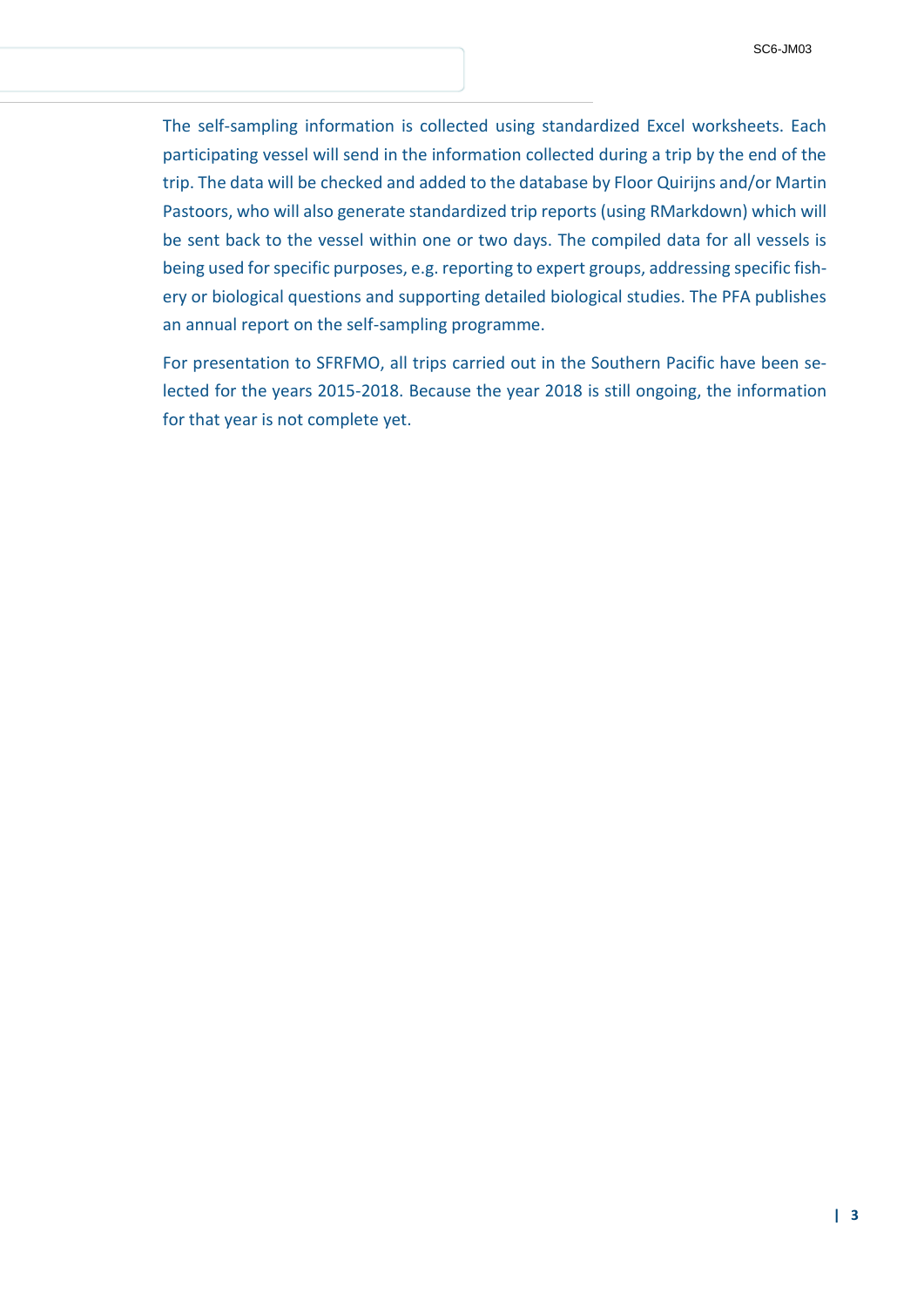# **3 Sampling intensity and spatio-temporal coverage**

Within the Southern Pacific, there have been 2 PFA vessels fishing in 2015, 1 PFA vessel in 2016 and 2 PFA vessels in 2017 and 1 PFA vessel in 2018. In most years, the vessels have been active from March/April to September. In 2018, the PFA vessel has been active from the start of the year. A summary of the trip properties is presented in table 3.a.

| variable | 2015           | 2016   | 2017           | 2018   |
|----------|----------------|--------|----------------|--------|
|          |                |        |                |        |
| nvessels | $\mathfrak{D}$ | 1      | $\mathfrak{D}$ |        |
| ntrips   | 9              | 4      | 10             | 5      |
| ndays    | 178            | 95     | 277            | 130    |
| nhauls   | 378            | 169    | 615            | 236    |
| catch    | 27.868         | 10,284 | 29.652         | 10,235 |
| nlen     | 7.381          | 6.845  | 20,829         | 4.692  |

*Table 3.a: PFA selfsampling summary of the number of days, hauls, trips, vessels and fish measured by area and year*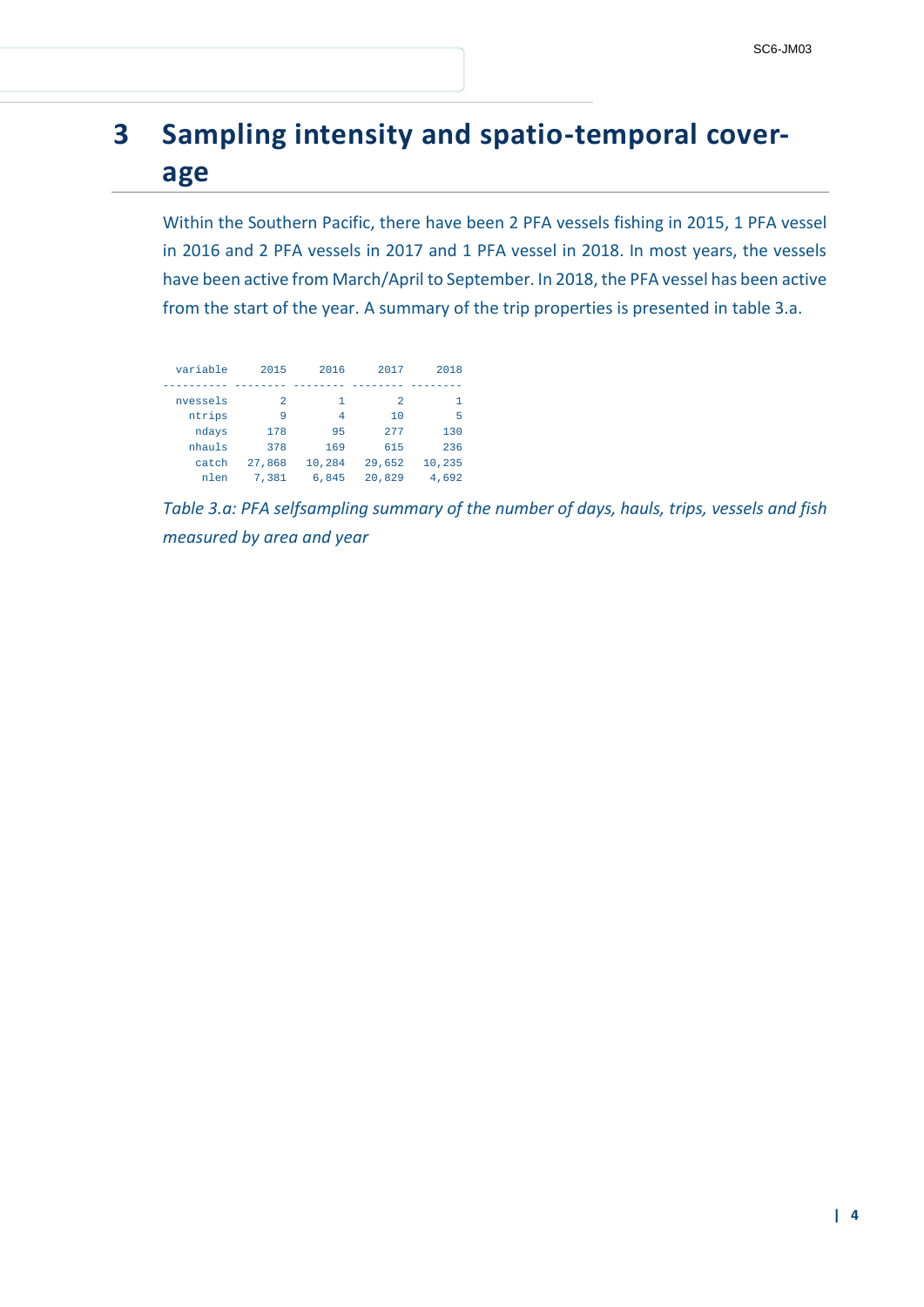#### **Haul positions**

The overview of hauls is shown in figure 3.a.



*Figure 3.a: Overview of all hauls in PFA South Pacific fisheries, by year (2018 only up to 22/07/2018)*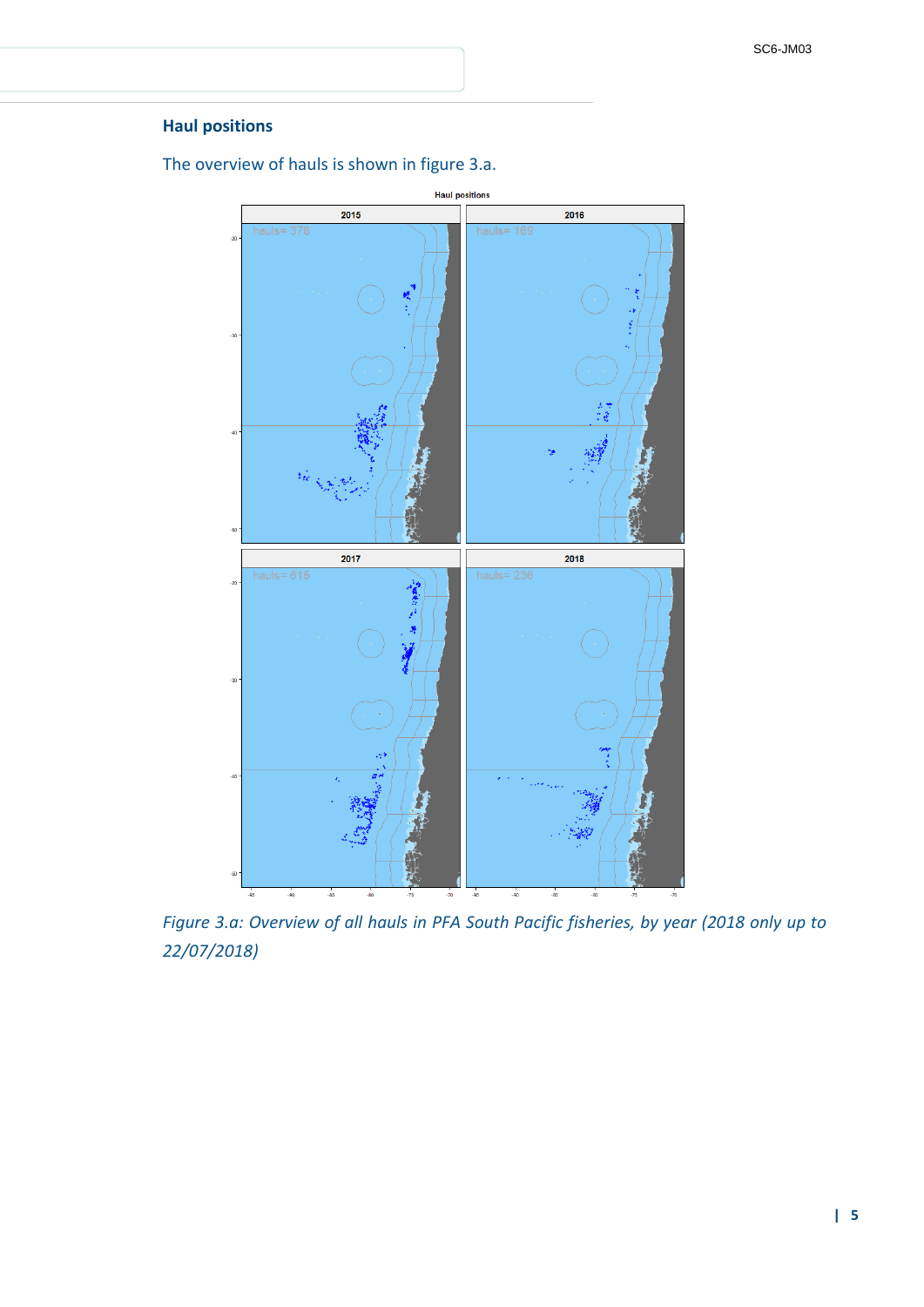# **4 Catch information**

Catches by species and year are shown in table 4.a (in tonnes).

| species  | scientific name    | english name          | 2015     | 2016     | 2017     | 2018     | total  |
|----------|--------------------|-----------------------|----------|----------|----------|----------|--------|
| $c1$ m   | Trachurus murphyi  | Chilean jack mackerel | 27,955   | 9,304    | 27,697   | 9.619    | 74,575 |
| mas      | Scomber japonicus  | Chub mackerel         | 801      | 678      | 1,784    | 117      | 3,380  |
| bru      | Brama australis    | Southern rays bream   | 139      | 23       | 84       | 289      | 535    |
| uba      | Cubiceps caeruleus | Blue fathead          | 47       | 145      | 85       | 207      | 484    |
| $s$ 1 t. | Allothunnus fallai | Slender tuna          | 2.8      | $\Omega$ | $\Omega$ | $\Omega$ | 2.8    |
| poa      | Brama brama        | Atlantic pomfret      | $\Omega$ | 6        | $\Omega$ | $\Omega$ | 6      |
| TOTAL.   |                    |                       | 28,970   | 10,156   | 29,650   | 10,232   | 79,008 |

*Table 4.a: Self-sampled catch by species and year (2018 only up to 22/07/2018)*

### **4.1 Jack mackerel (CJM, Trachurus murphyi)**

A summary of the jack mackerel statistics in the self-sampling programme by year are shown in the text table below.

| vear   | nvessels       | ntrips | ndavs | nhauls | catch  | nlen   |
|--------|----------------|--------|-------|--------|--------|--------|
|        |                |        |       |        |        |        |
| 2015   | 2              | 9      | 167   | 336    | 26,852 | 7.381  |
| 2016   | -1             | 4      | 86    | 152    | 9.431  | 6.042  |
| 2017   | 2              | 1 N    | 263   | 549    | 27,652 | 19,631 |
| 2018   | $\overline{1}$ | 5      | 125   | 213    | 9.619  | 3,937  |
| (alll) |                | 28     | 641   | 1,250  | 73,554 | 36,991 |

The distribution of the jack mackerel catches in the self-sampling programme by year and quarter are shown in figure 4.1.a.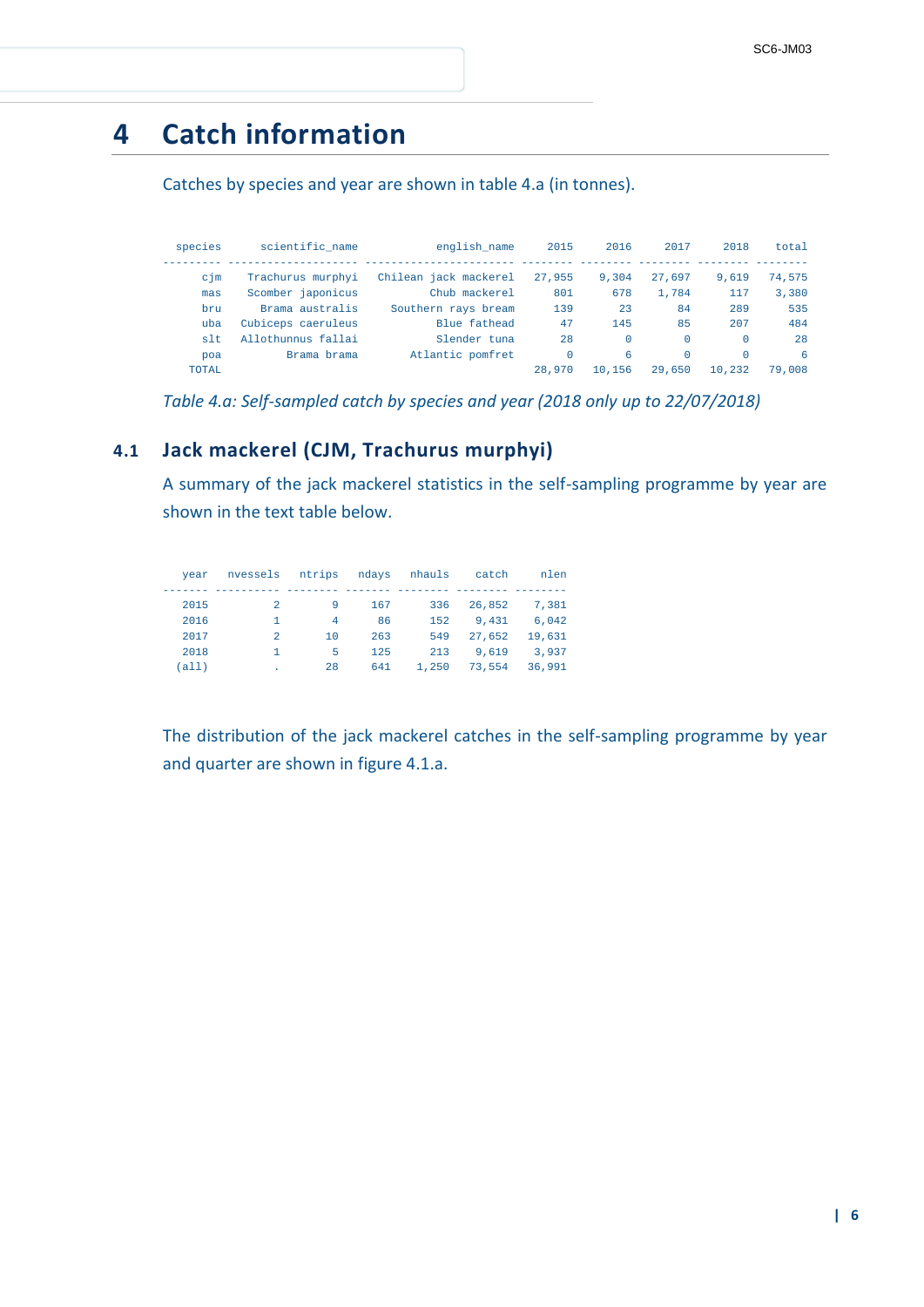

*Figure 4.1.a: Jack mackerel. Overview of the catch (tonnes) by year and quarter (2018 only up to 22/07/2018).*

### **Jack mackerel length frequencies by year**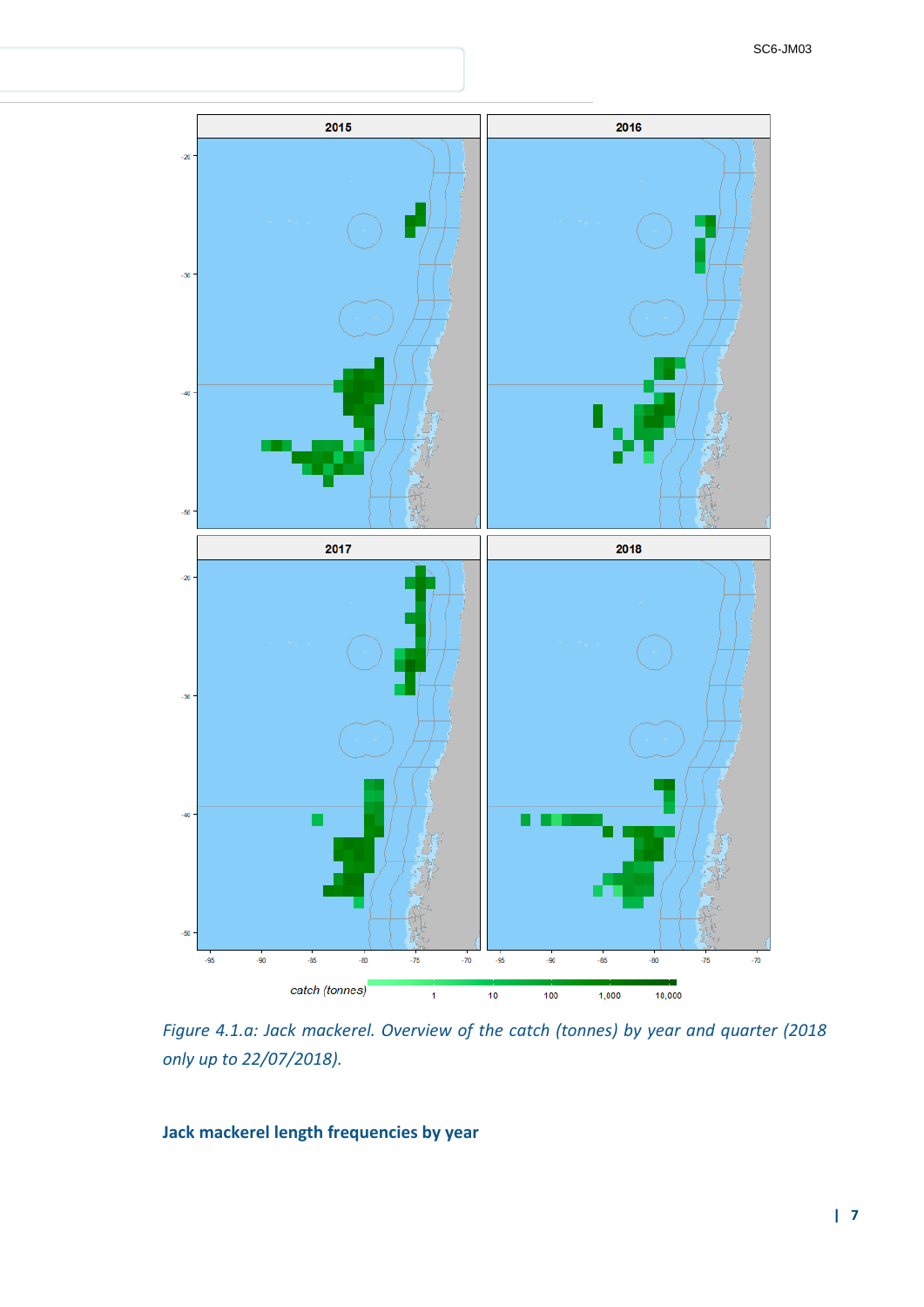Relative length frequencies by year and quarter. Number of observations (length measurements) indicated by n. Mean length (fork length) indicated by L.



*Figure 4.1.b: Jack mackerel. Relative length compositions by year (2018 only up to 22/07/2018)*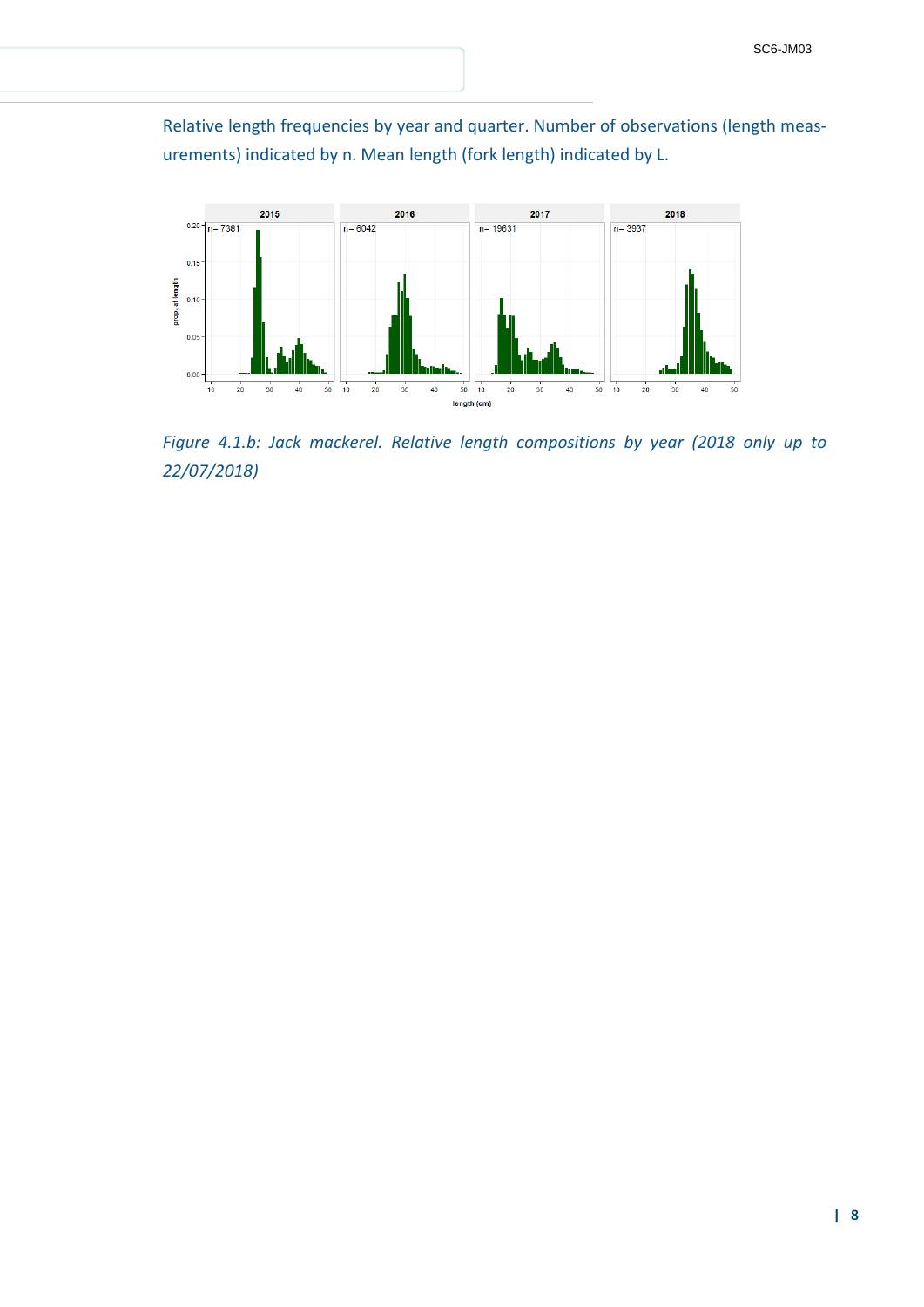#### **Jack mackerel length frequencies by year and quarter**

Relative length frequencies by year and quarter. Number of observations (length measurements) indicated by n. Mean length (fork length) indicated by L.



*Figure 4.1.c: Jack mackerel. Relative length compositions by year and quarter (2018 only up to 22/07/2018)*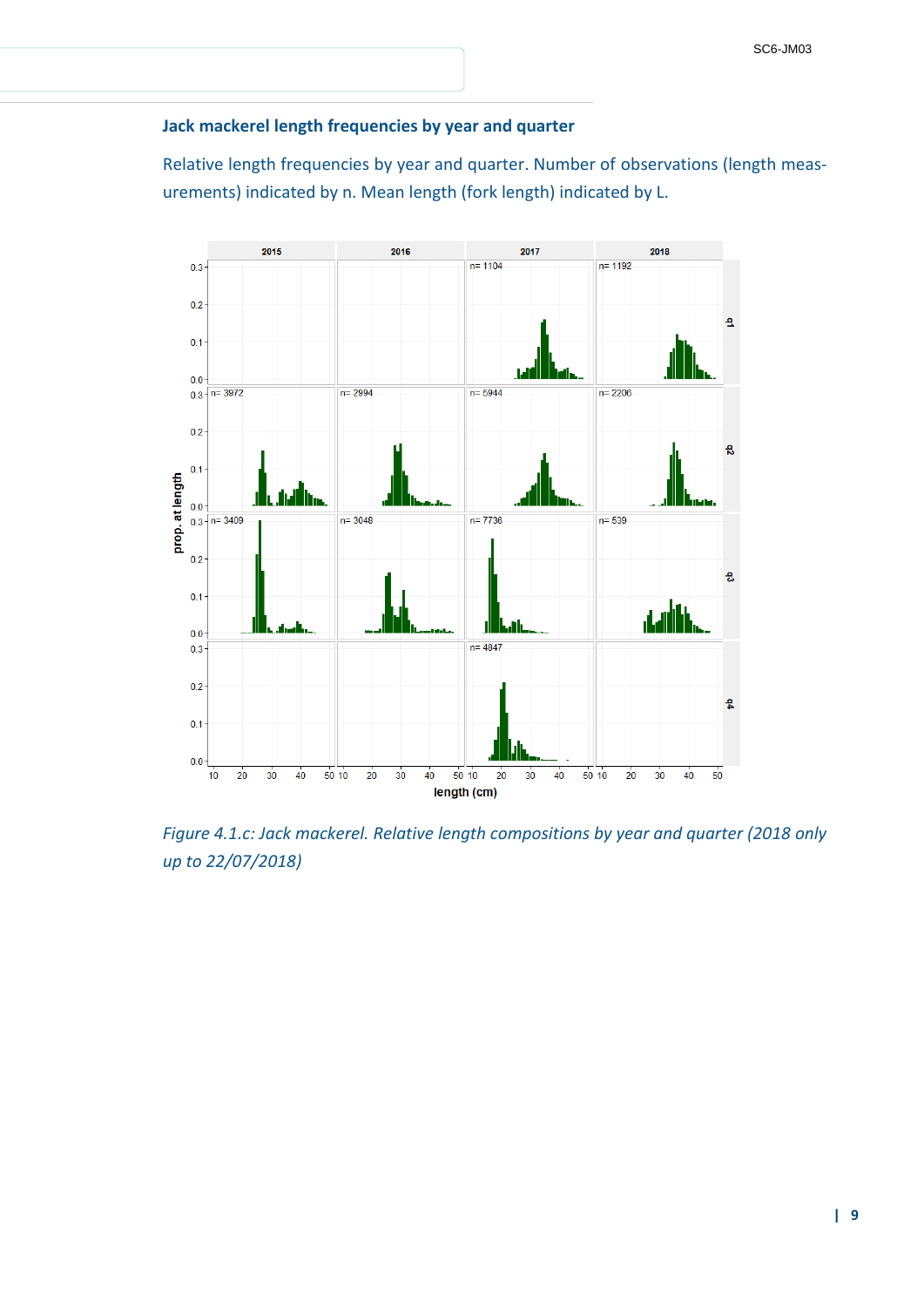#### **Jack mackerel length frequencies by year and division**

Relative length frequencies by year and division. Number of observations (length measurements) indicated by n. Mean length (fork length) indicated by L.



*Figure 4.1.d: Jack mackerel. Relative length compositions by year and division (2018 only up to 22/07/2018)*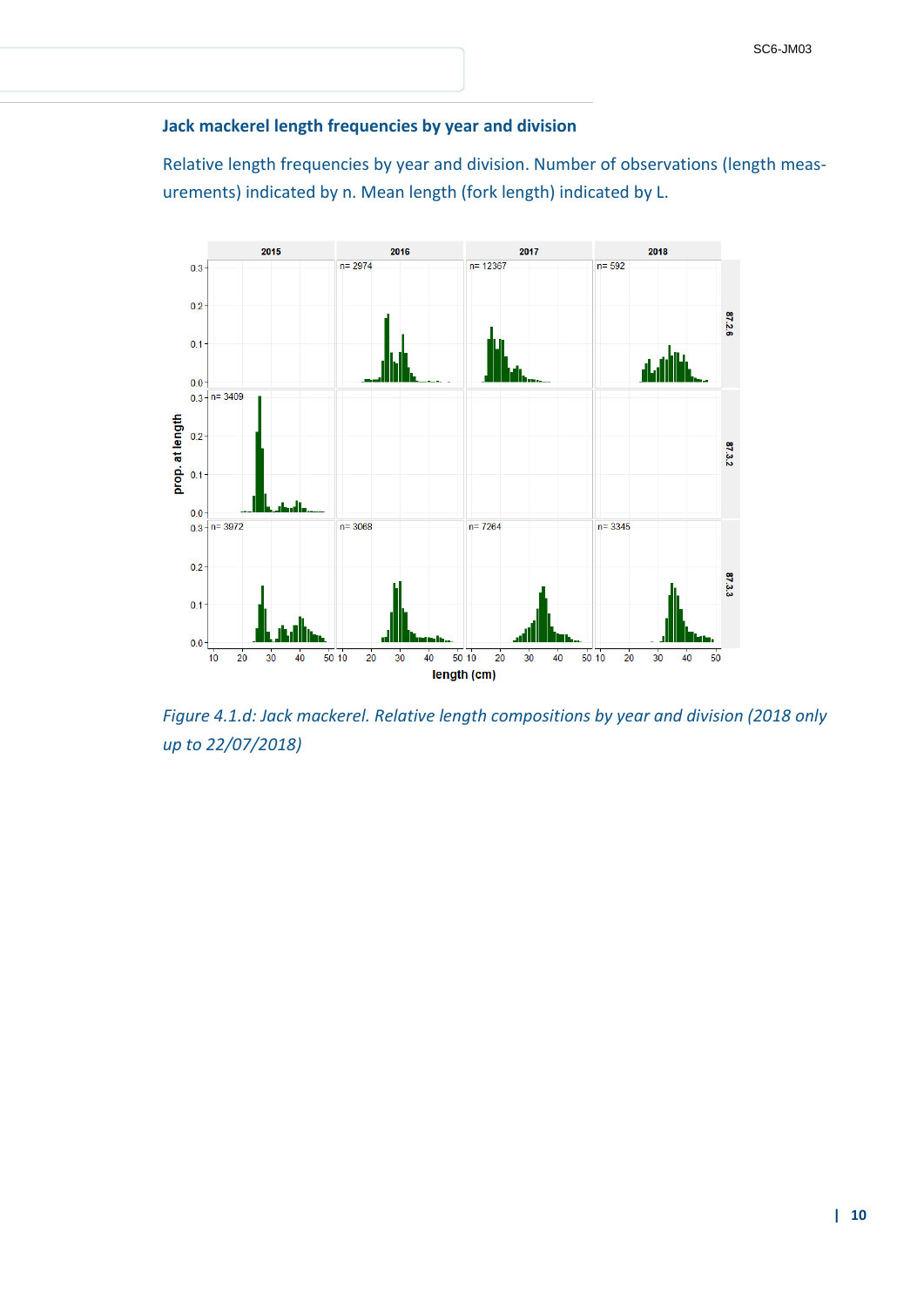## **4.2 Chub mackerel (MAS, Scomber japonicus)**

A summary of the chub mackerel statistics in the self-sampling programme by year are shown in the text table below.

| vear  | nvessels       |     |     | ntrips ndays nhauls | catch | nlen   |
|-------|----------------|-----|-----|---------------------|-------|--------|
|       |                |     |     |                     |       |        |
| 2015  | 2              | 7   | 102 | 171                 | 787   | $\cup$ |
| 2016  |                | 4   | 67  | 116                 | 673   | 562    |
| 2017  | $\mathfrak{D}$ | 1 O | 220 | 390                 | 1,836 | 1,014  |
| 2018  | 1.             | 5   | 67  | 101                 | 117   | 109    |
| (a11) |                | 26  | 456 | 778                 | 3,413 | 1,685  |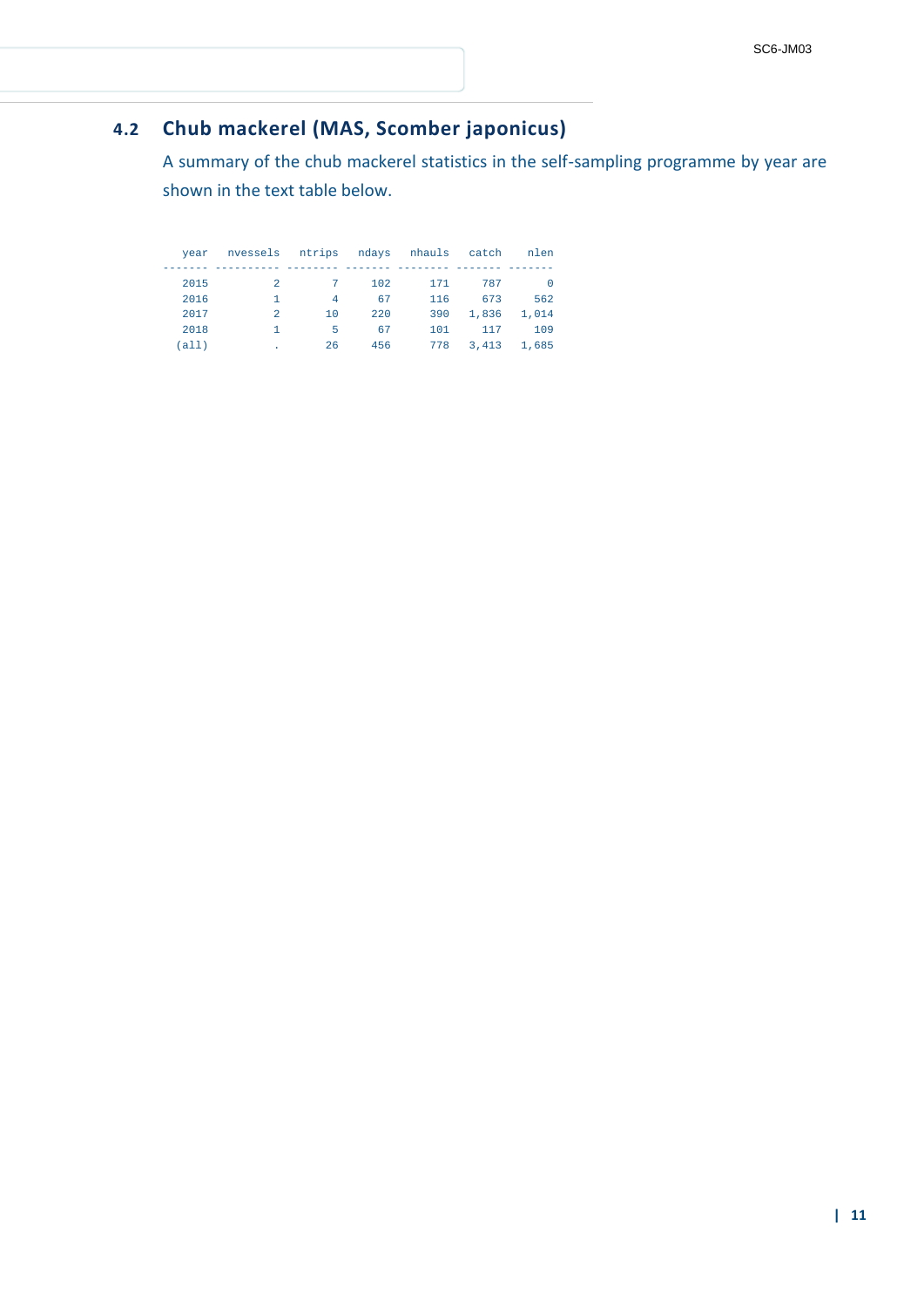

The distribution of the chub mackerel catches in the self-sampling programme by year and quarter are shown in figure 4.2.a.

*Figure 4.2.a: Chub mackerel. Overview of the catch (tonnes) by year and quarter (2018 only up to 22/07/2018)*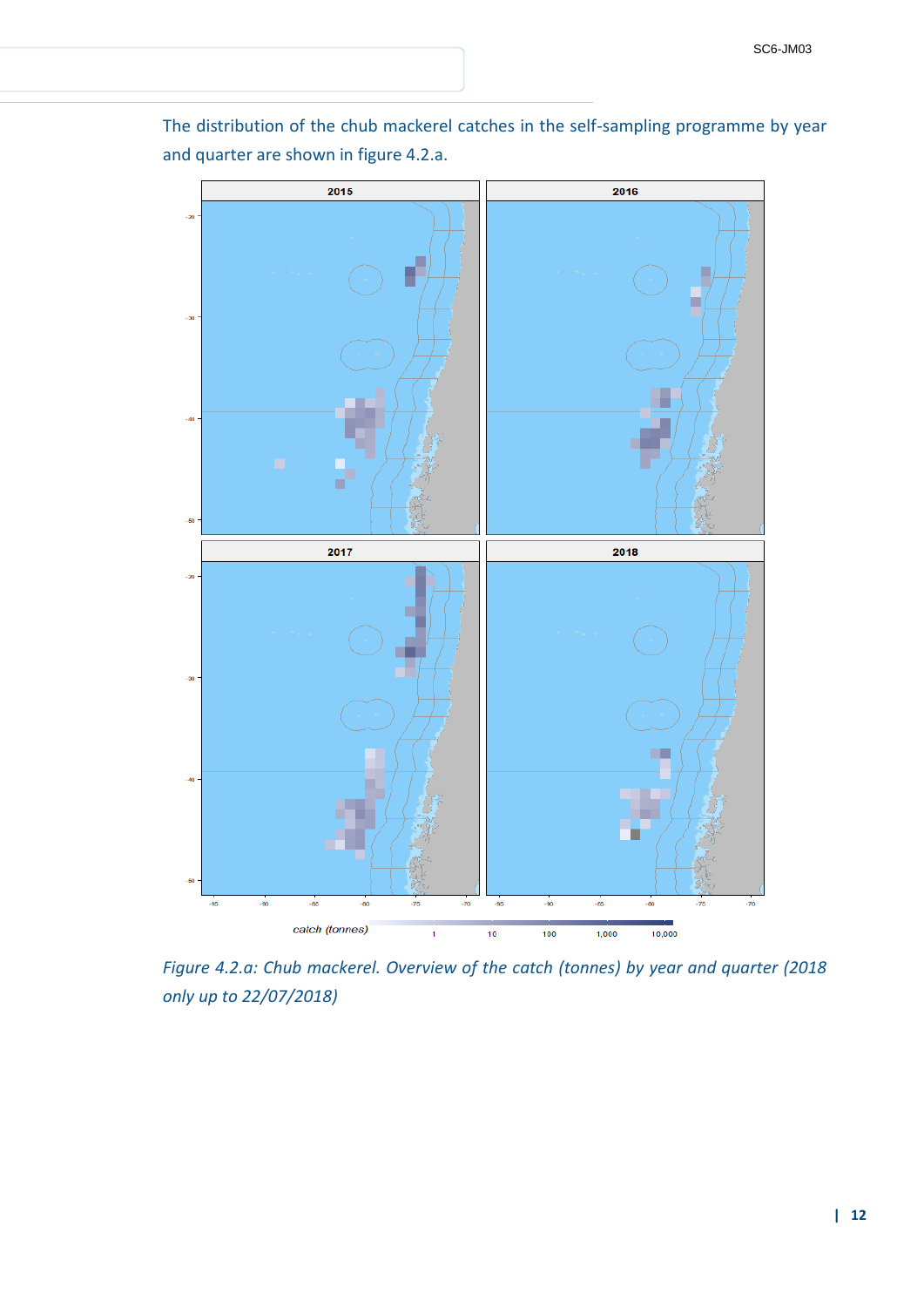#### **Chub mackerel length frequencies by year**

Relative length frequencies by year. Number of observations (length measurements) indicated by n. Mean length (fork length) indicated by L.



*Figure 4.2.b: Chub mackerel. Relative length compositions by year (2018 only up to 22/07/2018)*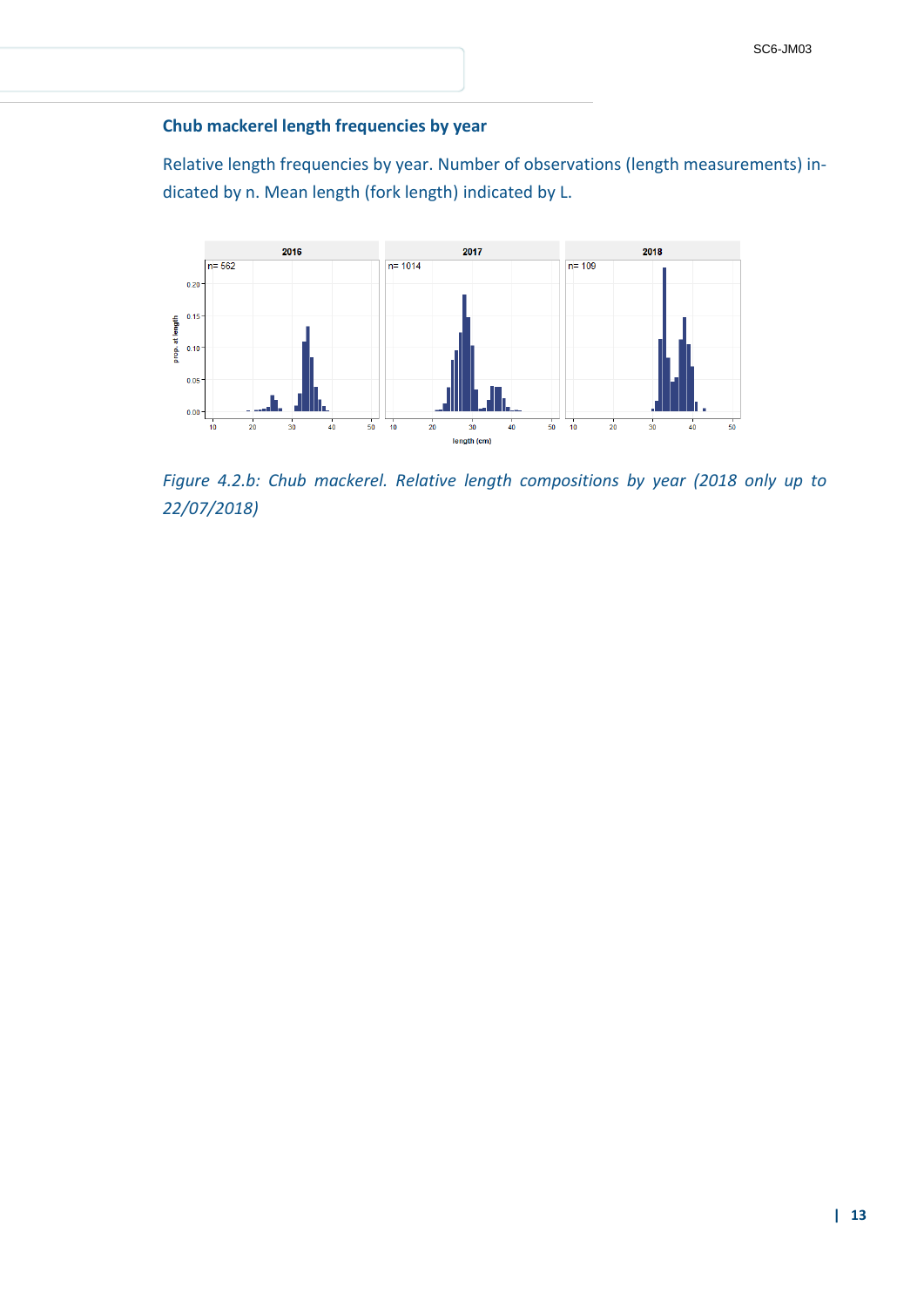### **Chub mackerel length frequencies by year and quarter**

Relative length frequencies by year and quarter. Number of observations (length measurements) indicated by n. Mean length (fork length) indicated by L.



*Figure 4.2.c: Chub mackerel. Relative length compositions by year and quarter (2018 only up to 22/07/2018)*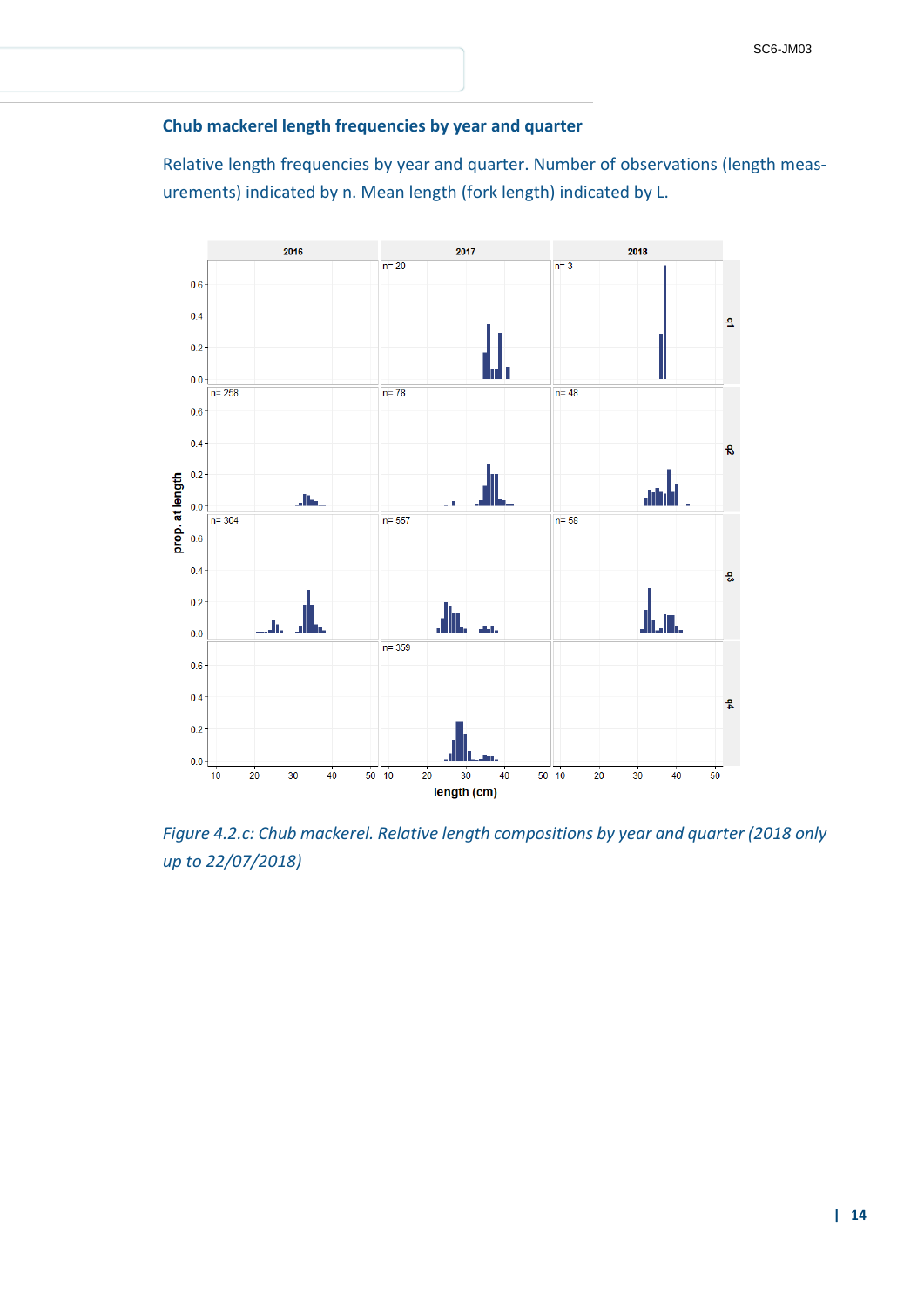#### **Chub mackerel length frequencies by year and division**

Relative length frequencies by year and division. Number of observations (length measurements) indicated by n. Mean length (fork length) indicated by L.



*Figure 4.2.d: Chub mackerel. Relative length compositions by year and division (2018 only up to 22/07/2018)*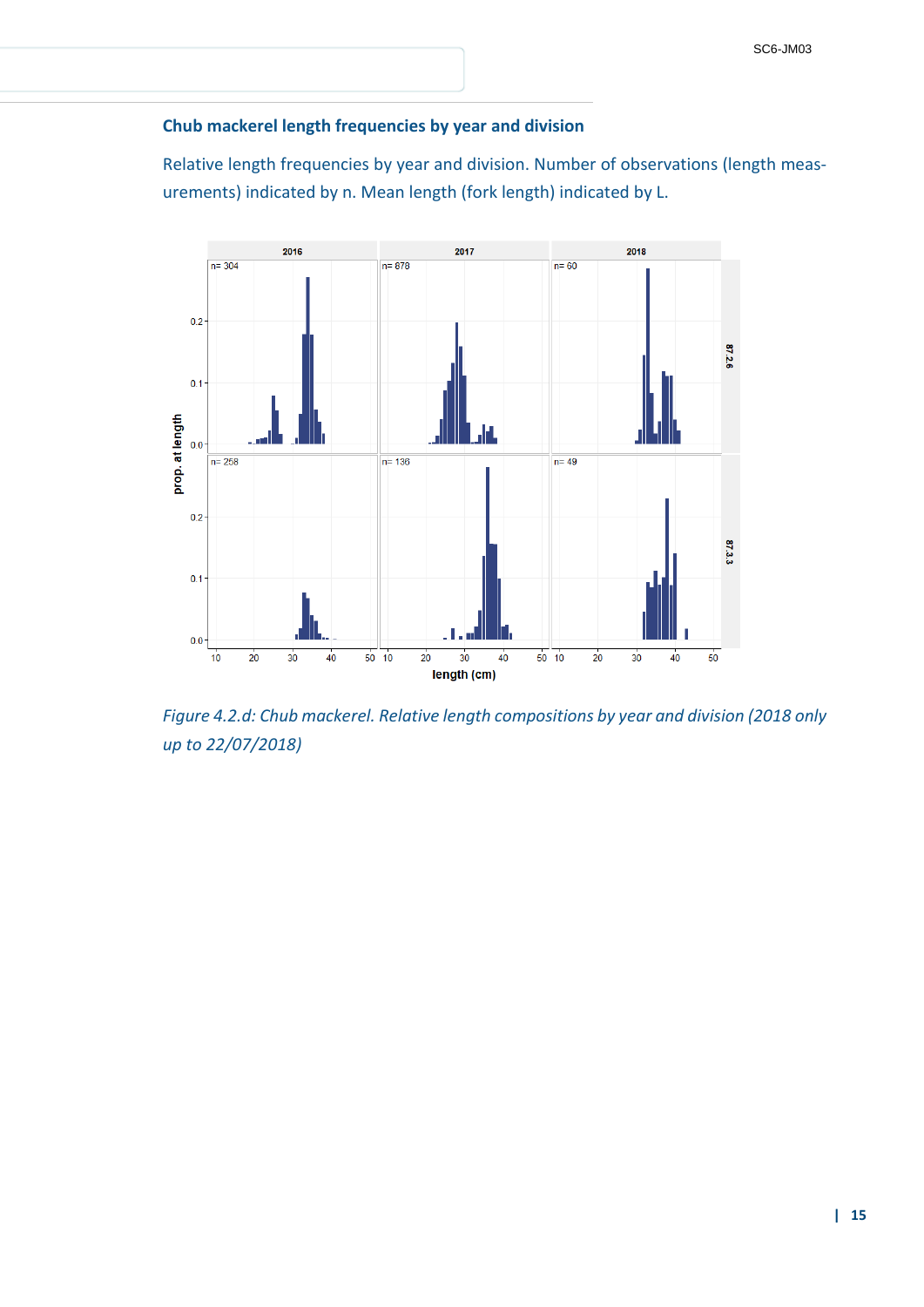## **4.3 Southern rays bream (BRU, Brama australis)**

A summary of the southern rays bream statistics in the self-sampling programme by year are shown in the text table below.

| vear | nvessels       | ntrips         | ndays | nhauls | catch | nlen |
|------|----------------|----------------|-------|--------|-------|------|
|      |                |                |       |        |       |      |
| 2015 | 2              |                | 75    | 103    | 144   |      |
| 2016 |                | $\mathfrak{D}$ | 18    | 2.2    | 2.4   | 25   |
| 2017 | $\mathfrak{D}$ | 7              | 90    | 123    | 83    | 63   |
| 2018 |                | 5              | 114   | 149    | 289   | 267  |
| all) | ٠              | 21             | 297   | 397    | 540   | 355  |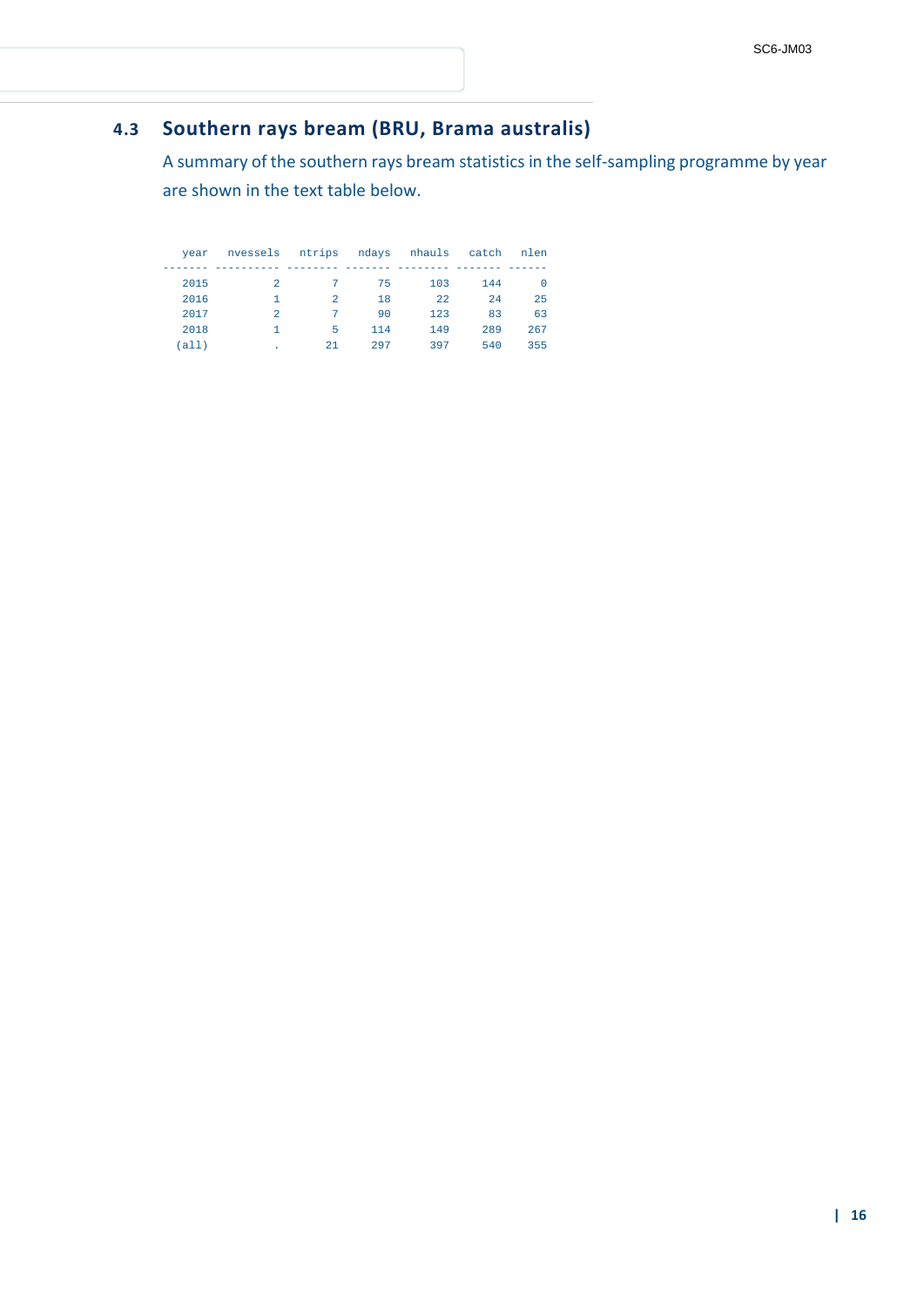

The distribution of the Southern rays bream catches in the self-sampling programme by year and quarter are shown in figure 4.3.a.

*Figure 4.3.a: Southern rays bream. Overview of the catch (tonnes) by year and quarter 2018 only up to 22/07/2018)*

#### **Southern rays bream length frequencies by year**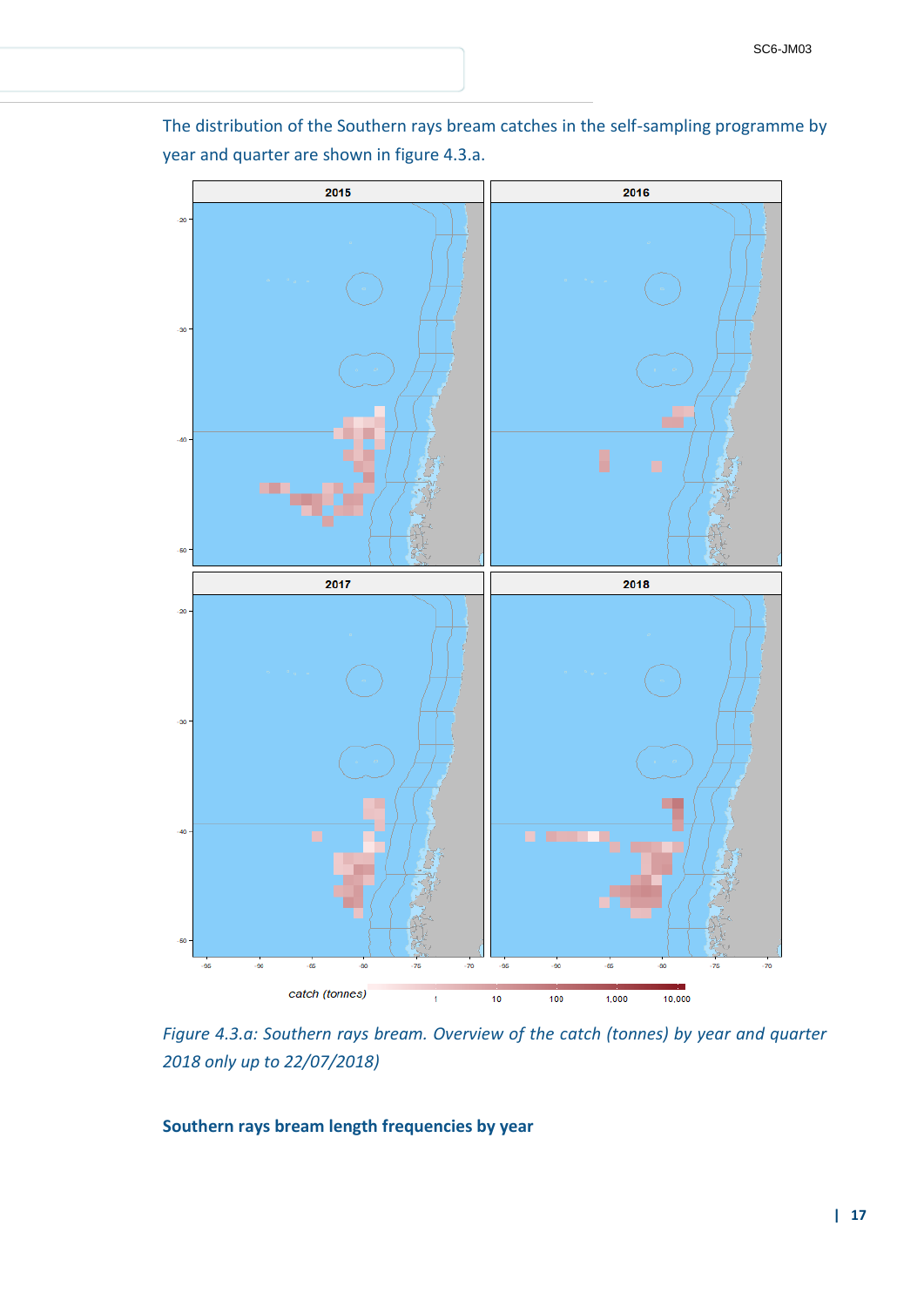Relative length frequencies by year. Number of observations (length measurements) indicated by n. Mean length (fork length) indicated by L.



*Figure 4.3.b: Southern rays bream. Relative length compositions by year (2018 only up to 22/07/2018)*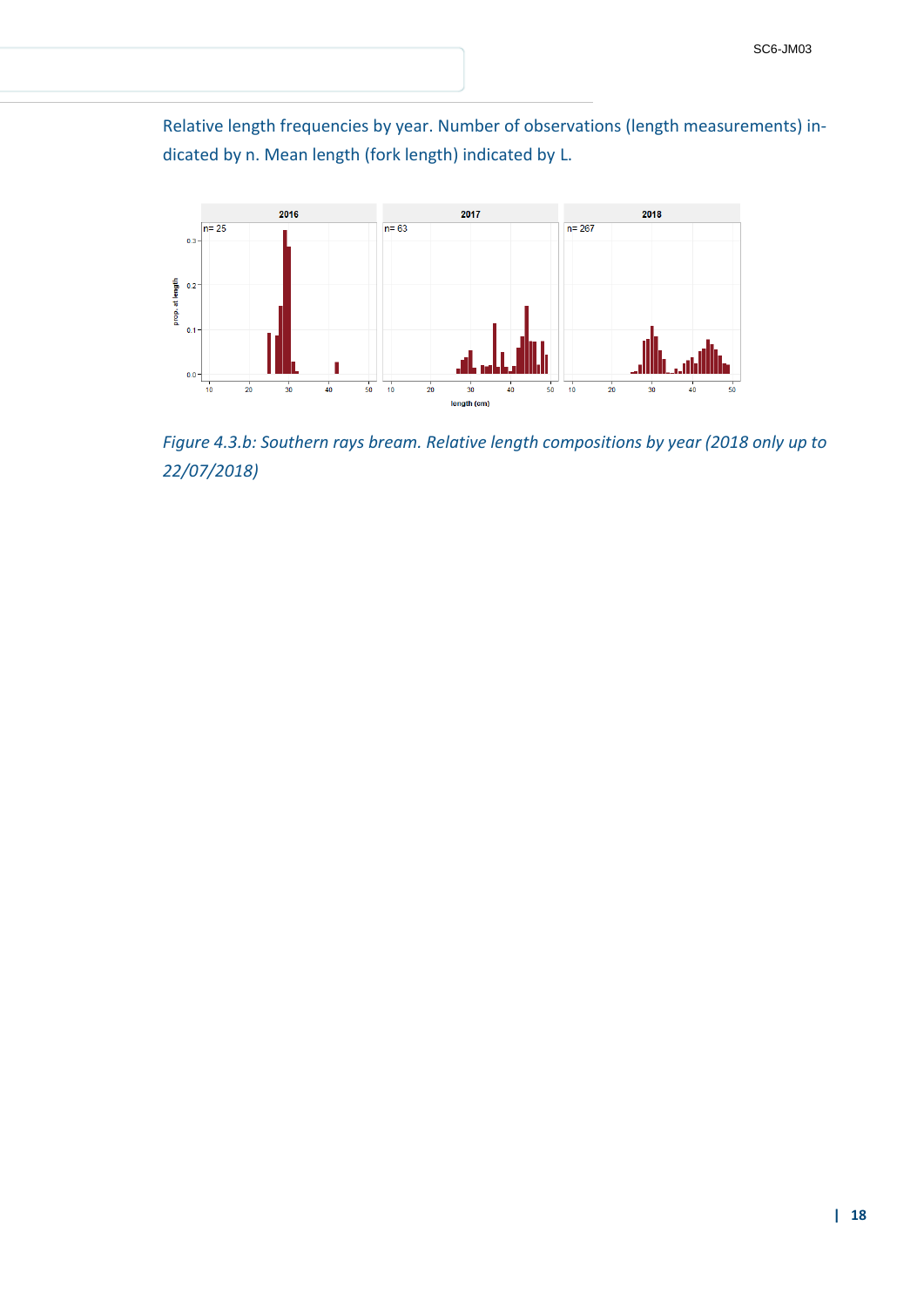### **Southern rays bream length frequencies by year and quarter**

Relative length frequencies by year and quarter. Number of observations (length measurements) indicated by n. Mean length (fork length) indicated by L.



*Figure 4.3.c: Southern rays bream. Relative length compositions by year and quarter (2018 only up to 22/07/2018)*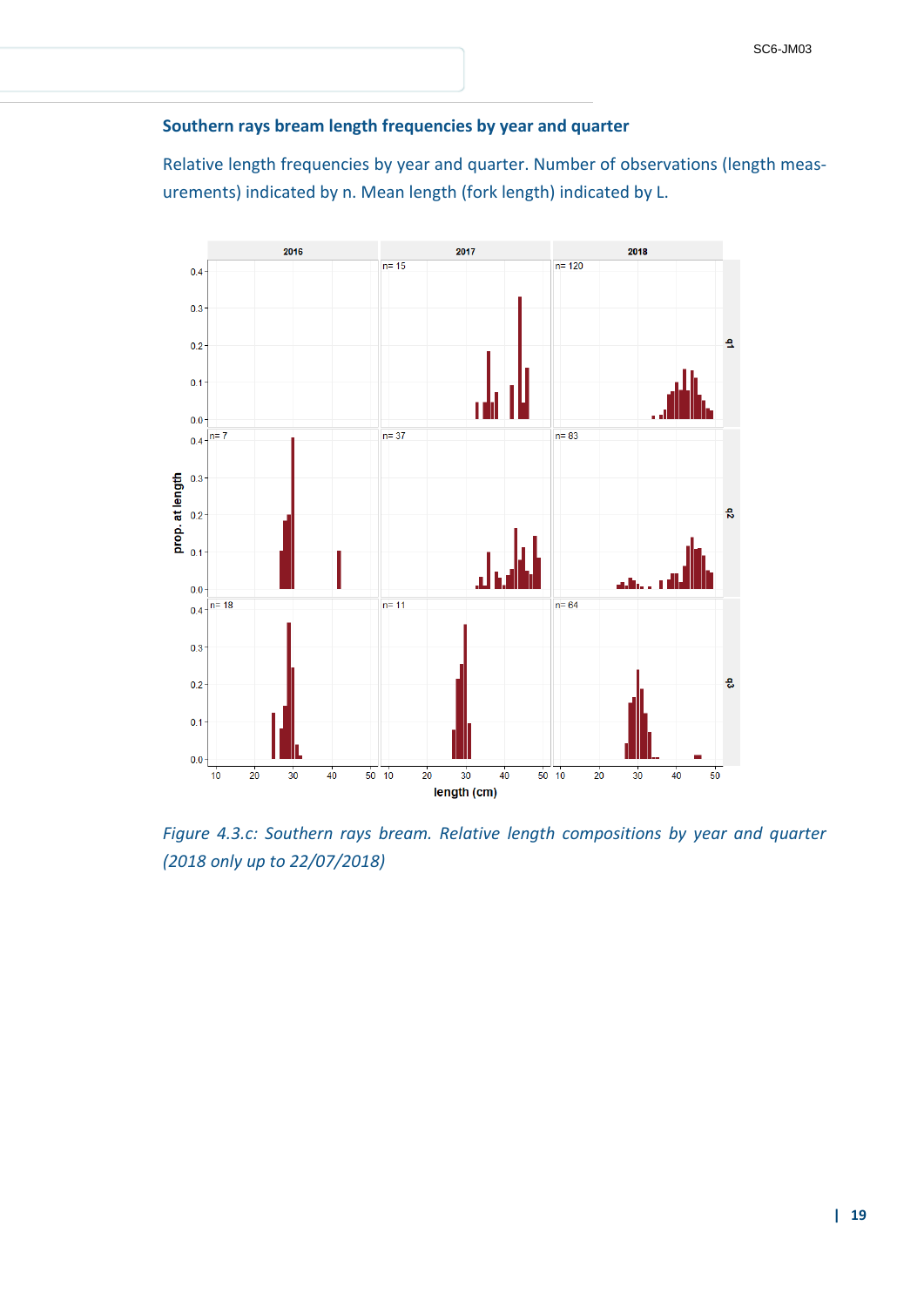#### **Southern rays bream length frequencies by year and division**

Relative length frequencies by year and division. Number of observations (length measurements) indicated by n. Mean length (fork length) indicated by L.



*Figure 4.3.d: Southern rays bream. Relative length compositions by year and division (2018 only up to 22/07/2018)*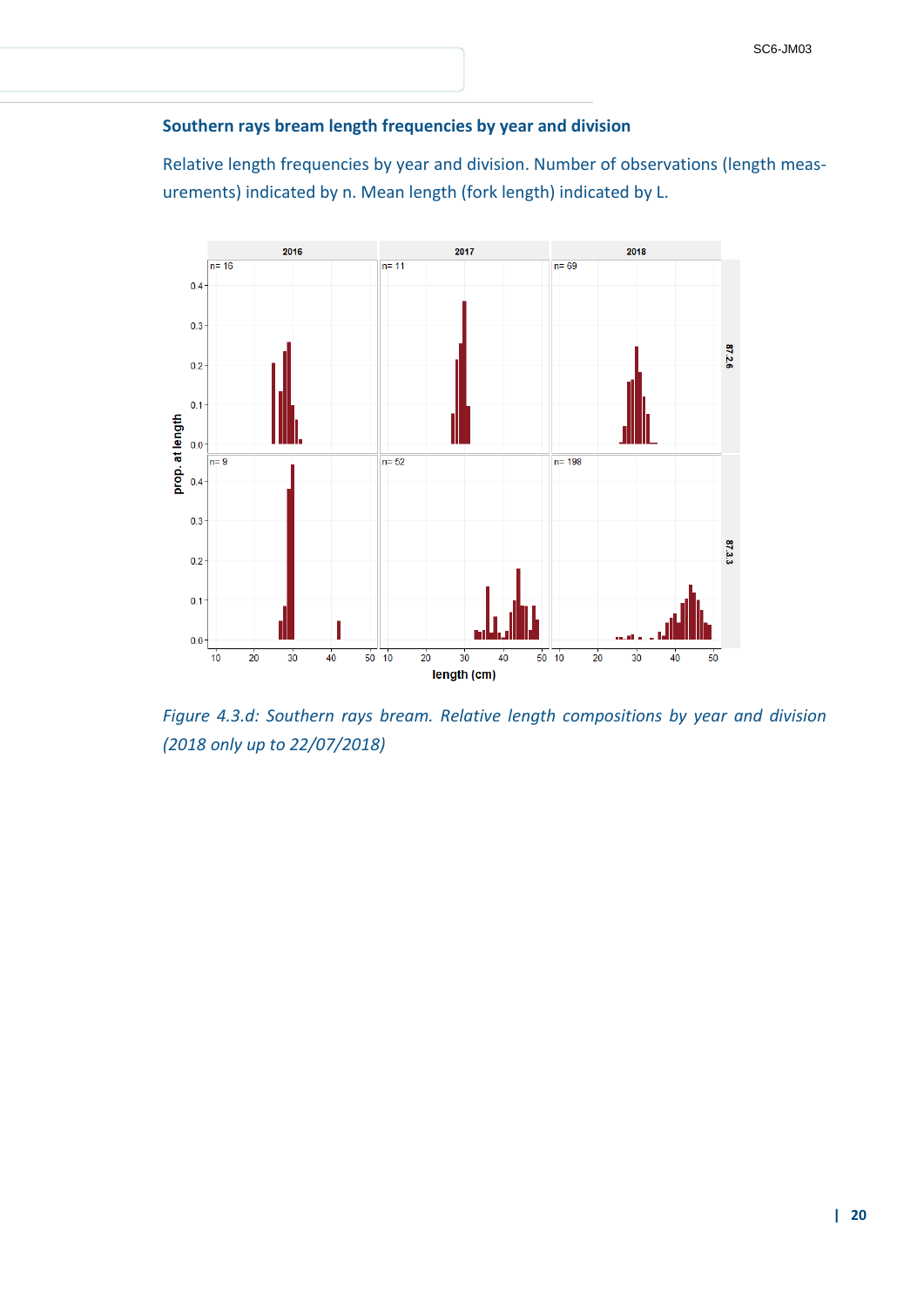# **5 Environmental conditions**

Average temperature at fishing depth by quarter and by rectangle (1 degree longitude, 0.5 degree latitude) is shown in figure 5.a.



*Figure 5a: Mean temperature at fishing depth (2018 only up to 22/07/2018)*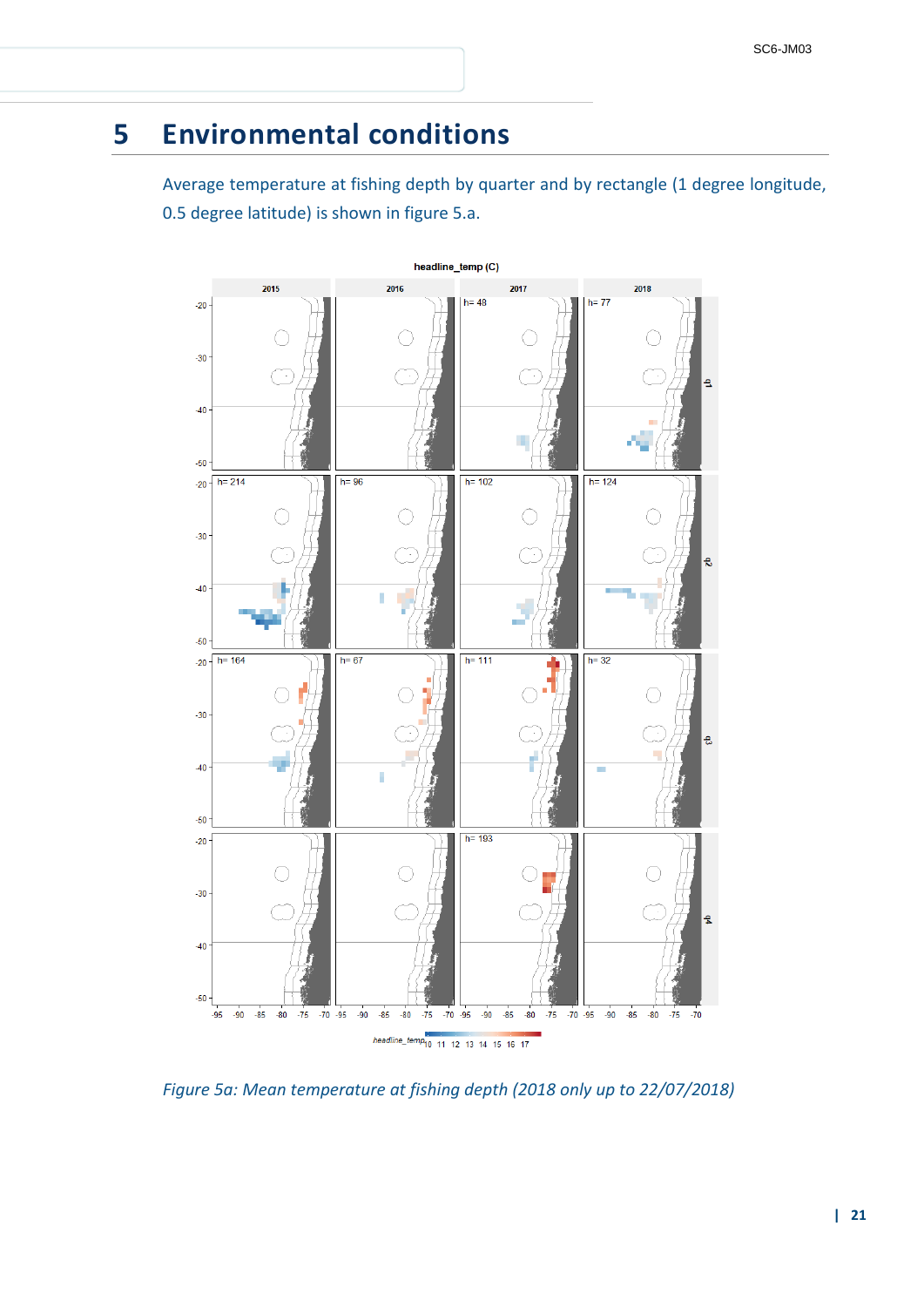#### Overview of mean fishing depth.



*Figure 5b: Fishing depth (m) (2018 only up to 22/07/2018)*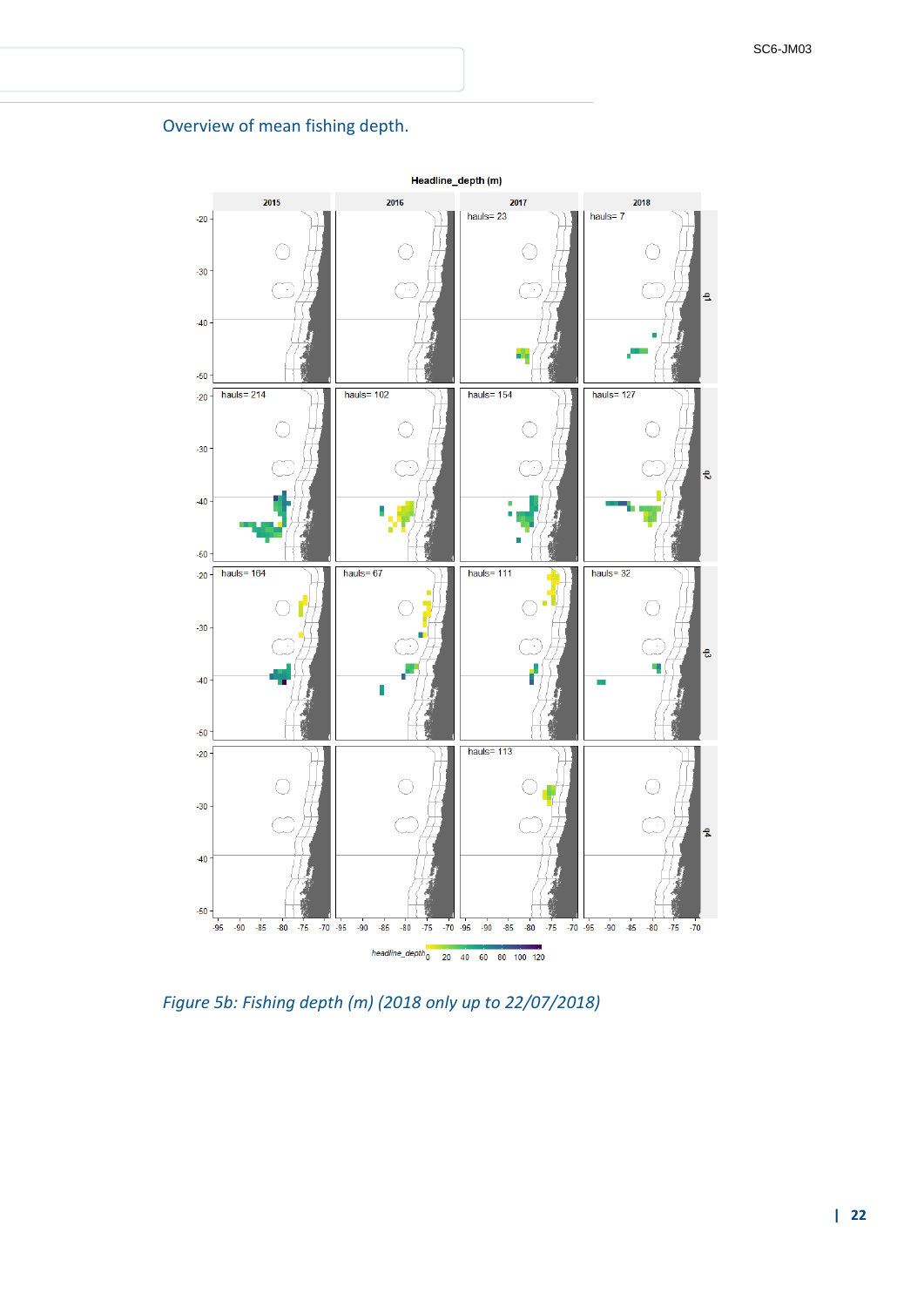# **6 Discussion and conclusions**

The PFA self-sampling programme in the SPRFMO area has been carried out for the third year in a row (2015-2018). The results are presented in terms of meta-information on the sampling (number of vessels, trips, days and length measurements per area and/or season), in terms of the spatio-temporal distribution of catches and the length compositions by area and/or season.

At the moment this report is produced (30/07/2018), the year 2018 is still underway. The latest trip that was included in the analysis ended on 22/07/2018. However, the fishery in 2018 is still continuing and therefore the results should not be taken as an indication the final catches for 2018.

Although the information presented in this report does show a considerable overlap with the national report presented by EU (SC5 DOC-13) - which is logical because the PFA fisheries constitute the bulk of the EU catches in the SPRFMO area in most years - it is considered that there is a benefit in presenting the information from the PFA self-sampling programme directly to the SPRFMO SC. The PFA self-sampling programme is intended to fully monitor the fishery during the entire period that the vessels are active in the SPRFMO area. This delivers spatially and temporally highly resolved information on length composition, catch rates and environmental characteristics. Because of the design of the programme, the information is available on a near to real-time scale, meaning that catch data of the current year can still be processed up to the start of the SC meeting. In addition, the programme has developed in such a way that all information is available in standardized formats and allows for easy mapping and geo-spatial analysis.

A comparison between the PFA self-sampling program and the official EU observer program has been presented to the International Fisheries Observer and Monitoring Conference in Vigo. A futher developed document based on these comparisons will be presented to the SC6 meeting in Puerto Varas, september 2018 (SC6-JM04).

A full report on the PFA self-sampling programme 2015-2017 is available at https://www.pelagicfish.eu/01320/.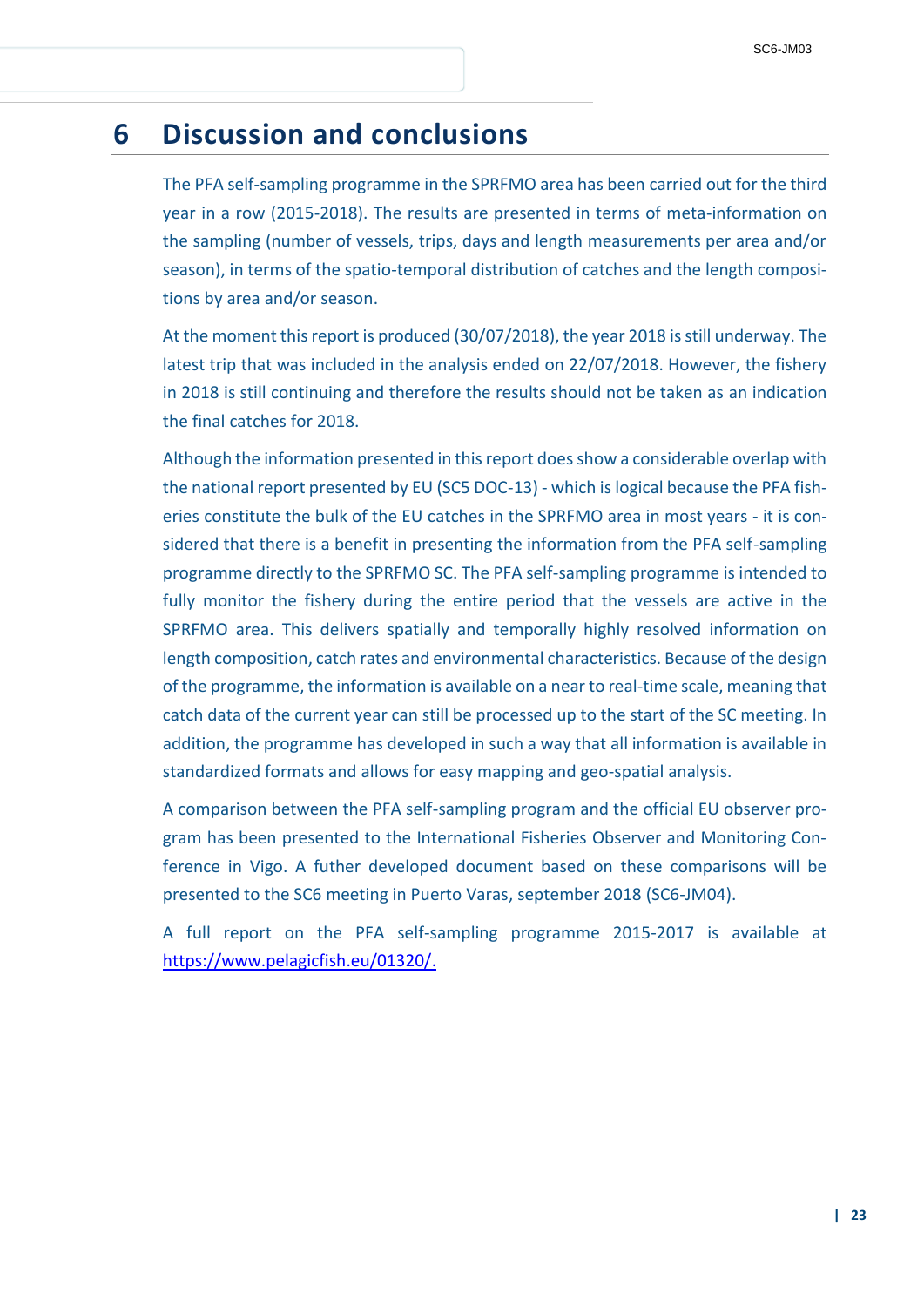# **7 Acknowledgements**

The skippers, officers and the quality managers of the following vessels have invested a lot of time and effort in making the self-sampling in the Pacific work over the past years: KW174 Annelies Ilena, ROS171 Maartje Theadora and KL855 Margiris.

# **8 More information**

Please contact Martin Pastoors [\(mpastoors@pelagicfish.eu\)](mailto:mpastoors@pelagicfish.eu) if you have any questions on the PFA self-sampling programme or the specific results presented here.

### **Annex 1: haul information 2017 and 2018**

See: *results/pfa fishingactivitytemplate 2017 2018.csv*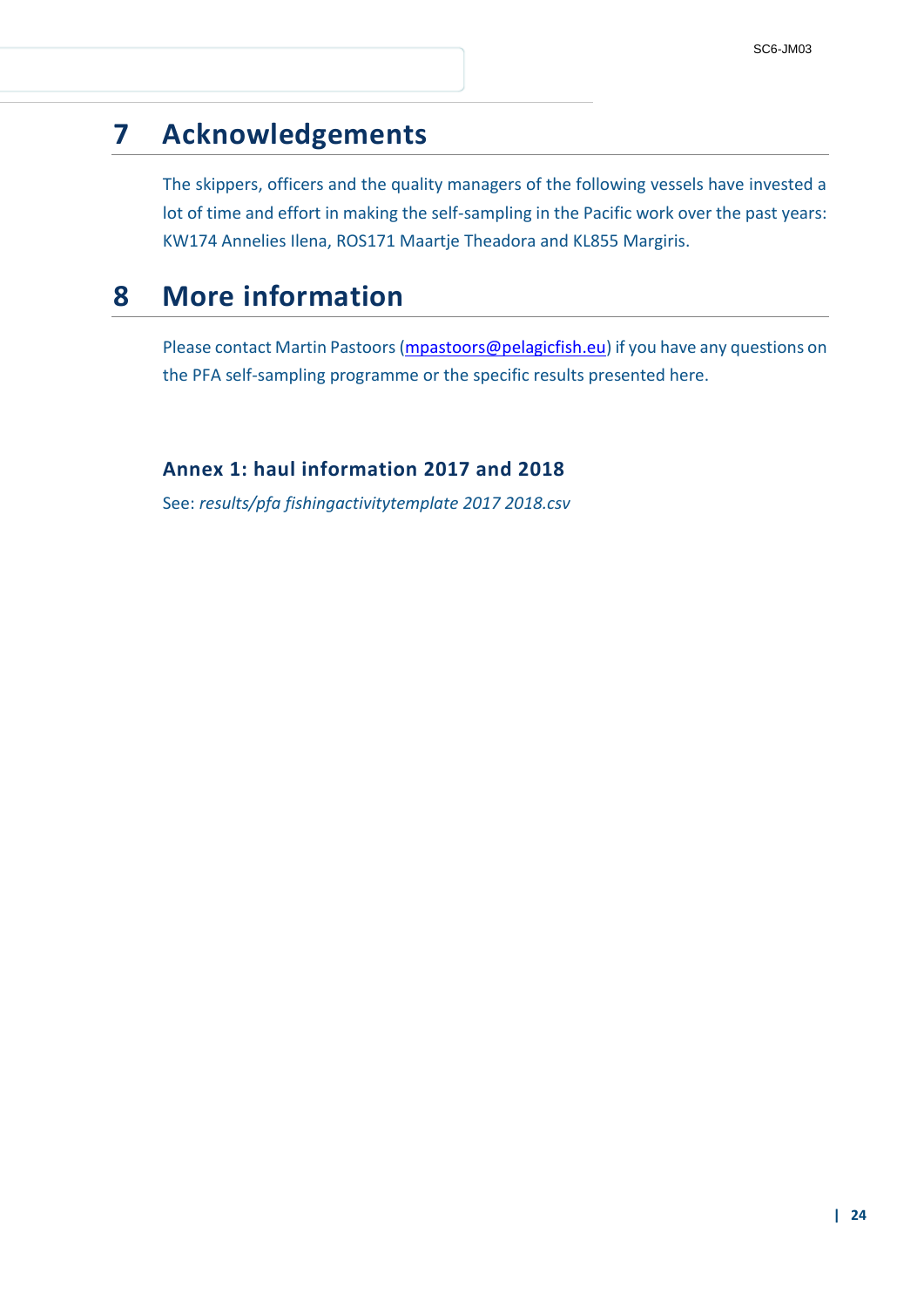## **Annex 2: Jack mackerel length-frequencies by year, quarter and area**

| year         | quarter  | area     | species    | length   | catchnumber     | prop        |
|--------------|----------|----------|------------|----------|-----------------|-------------|
|              |          |          |            |          |                 |             |
| 2015         | q2       | 87       | cjm        | 18       | 1289            | 0           |
| 2015         | q2       | 87       | cjm        | 19       | 2578            | 0           |
| 2015         | q2       | 87       | cjm        | 22       | 1289            | 0           |
| 2015         | q2       | 87       | cjm        | 23       | 5863            | 0           |
| 2015         | q2       | 87       | cjm        | 24       | 120303          | 0           |
| 2015         | q2       | 87       | cjm        | 25       | 1315618         | 0.04        |
| 2015         | q2       | 87       | cjm        | 26       | 3528443         | 0.1         |
| 2015         | q2       | 87       | cjm        | 27       | 5212619         | 0.15        |
| 2015         | q2       | 87       | cjm        | 28       | 3118029         | 0.09        |
| 2015         | q2       | 87       | cjm        | 29       | 982714          | 0.03        |
| 2015         | q2       | 87       | cjm        | 30       | 284469          | 0.01        |
| 2015         | q2       | 87       | cjm        | 31       | 63967           | 0           |
| 2015         | q2       | 87       | cjm        | 32       | 372938          | 0.01        |
| 2015         | q2       | 87       | cjm        | 33       | 1317962         | 0.04        |
| 2015         | q2       | 87       | cjm        | 34       | 1589008         | 0.05        |
| 2015         | q2       | 87       | cjm        | 35       | 1188137         | 0.03        |
| 2015         | q2       | 87       | cjm        | 36       | 647088          | 0.02        |
| 2015         | q2       | 87       | cjm        | 37       | 967042          | 0.03        |
| 2015         | q2       | 87       | cjm        | 38       | 1582953         | 0.05        |
| 2015         | q2       | 87       | cjm        | 39       | 1604214         | 0.05        |
| 2015         | q2       | 87       | cjm        | 40       | 2368446         | 0.07        |
| 2015         | q2       | 87       | cjm        | 41       | 2200025         | 0.06        |
| 2015         | q2       | 87       | cjm        | 42       | 1512943         | 0.04        |
| 2015         | q2       | 87       | cjm        | 43       | 1204459         | 0.03        |
| 2015         | q2       | 87       | cjm        | 44       | 1043705         | 0.03        |
| 2015         | q2       | 87       | cjm        | 45       | 784662          | 0.02        |
| 2015         | q2       | 87       | cjm        | 46       | 690448          | 0.02        |
| 2015         | q2       | 87       | cjm        | 47       | 640154          | 0.02        |
| 2015         | q2       | 87       | cjm        | 48       | 405378          | 0.01        |
| 2015         | q2       | 87       | cjm        | 49       | 134301          | 0           |
| 2015<br>2015 | q2       | 87<br>87 | cjm        | 50<br>51 | 108676<br>45365 | 0<br>0      |
| 2015         | q2<br>q2 | 87       | cjm<br>cjm | 52       | 83977           | 0           |
| 2015         | q2       | 87       | cjm        | 53       | 38666           | 0           |
| 2015         | q3       | 87       | cjm        | 18       | 5280            | $\mathbf 0$ |
| 2015         | q3       | 87       | cjm        | 19       | 2640            | 0           |
| 2015         | q3       | 87       | cjm        | 20       | 50833           | 0           |
| 2015         | q3       | 87       | cjm        | 21       | 80423           | 0           |
| 2015         | q3       | 87       | cjm        | 22       | 54896           | 0           |
| 2015         | q3       | 87       | cjm        | 23       | 57579           | 0           |
| 2015         | q3       | 87       | cjm        | 24       | 1283215         | 0.04        |
| 2015         | q3       | 87       | cjm        | 25       | 6239652         | 0.21        |
| 2015         | q3       | 87       | cjm        | 26       | 9015274         | 0.3         |
| 2015         | q3       | 87       | cjm        | 27       | 4970077         | $0\,.17$    |
| 2015         | q3       | 87       | cjm        | 28       | 1417736         | 0.05        |
| 2015         | q3       | 87       | cjm        | 29       | 456559          | 0.02        |
| 2015         | q3       | 87       | cjm        | 30       | 222684          | 0.01        |
| 2015         | q3       | 87       | cjm        | 31       | 54051           | 0           |
| 2015         | q3       | 87       | cjm        | 32       | 160921          | 0.01        |
| 2015         | q3       | 87       | cjm        | 33       | 500183          | 0.02        |
| 2015         | q3       | 87       | cjm        | 34       | 776593          | 0.03        |
| 2015         | q3       | 87       | cjm        | 35       | 409376          | 0.01        |
| 2015         | q3       | 87       | cjm        | 36       | 326092          | 0.01        |
| 2015         | q3       | 87       | cjm        | 37       | 362352          | 0.01        |
| 2015         | q3       | 87       | cjm        | 38       | 457336          | 0.02        |
| 2015         | q3       | 87       | cjm        | 39       | 933909          | 0.03        |
| 2015         | q3       | 87       | cjm        | 40       | 760695          | 0.03        |
| 2015         | q3       | 87       | cjm        | 41       | 362050          | 0.01        |
| 2015         | q3       | 87       | cjm        | 42       | 324137          | 0.01        |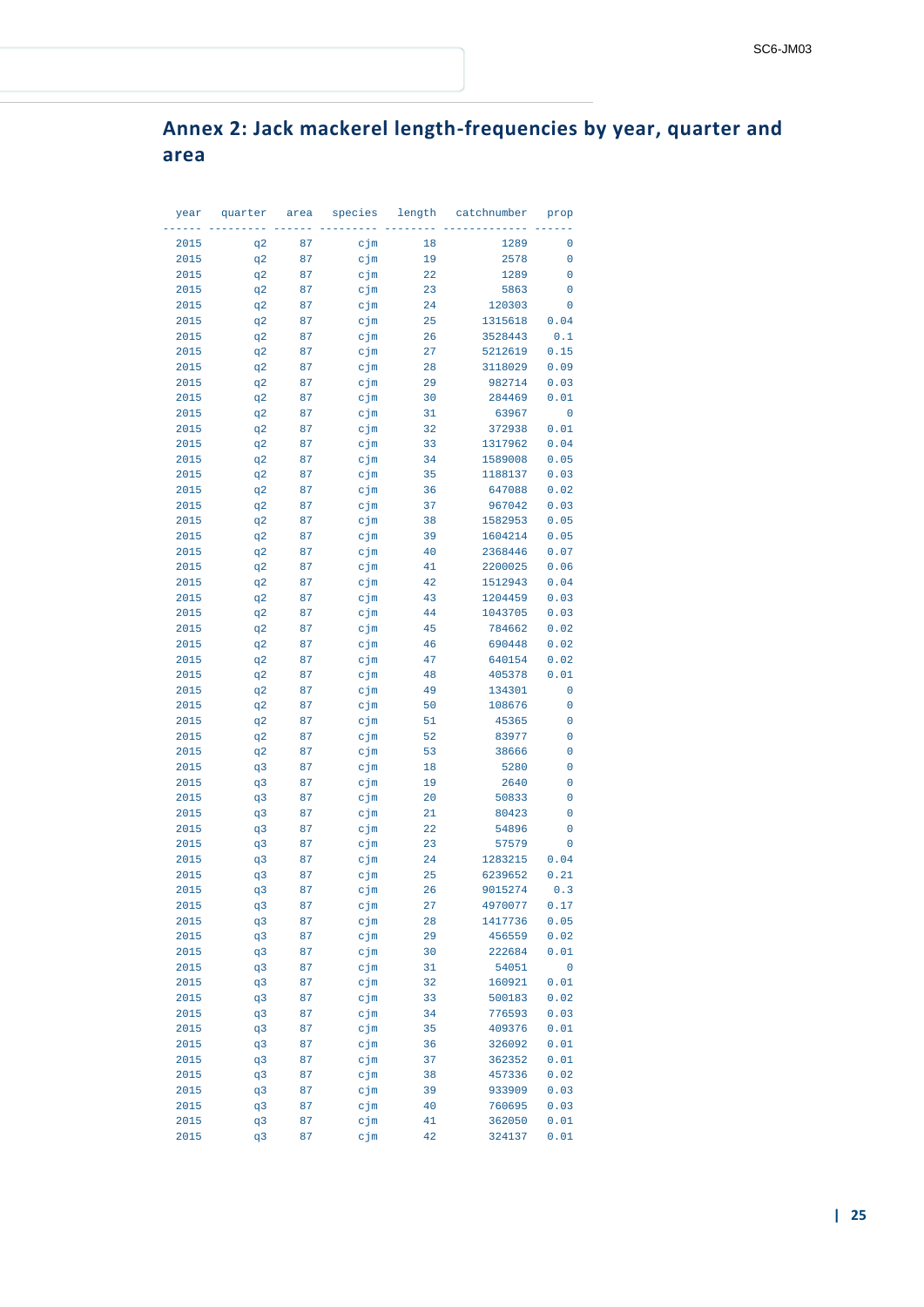| 2015<br>2015<br>2015 |                |    |        |    |         |      |
|----------------------|----------------|----|--------|----|---------|------|
|                      | q3             | 87 | cjm    | 43 | 114591  | 0    |
|                      |                | 87 | cjm    | 44 | 121279  | 0    |
|                      | q3             |    |        |    |         |      |
|                      | q3             | 87 | cjm    | 45 | 50776   | 0    |
| 2015                 | q3             | 87 | cjm    | 46 | 32971   | 0    |
|                      |                |    |        |    |         |      |
| 2015                 | q3             | 87 | cjm    | 47 | 43194   | 0    |
| 2015                 | q3             | 87 | cjm    | 48 | 44601   | 0    |
| 2015                 | q3             | 87 | cjm    | 50 | 7582    | 0    |
|                      |                |    |        |    |         |      |
| 2016                 | q2             | 87 | cjm    | 21 | 4815    | 0    |
| 2016                 | q2             | 87 | cjm    | 23 | 15633   | 0    |
| 2016                 | q2             | 87 | cjm    | 24 | 216692  | 0.01 |
|                      |                |    |        |    |         |      |
| 2016                 | q2             | 87 | cjm    | 25 | 249204  | 0.02 |
| 2016                 | q2             | 87 | cjm    | 26 | 552659  | 0.03 |
| 2016                 | q2             | 87 | cjm    | 27 | 1312090 | 0.08 |
|                      |                |    |        |    |         |      |
| 2016                 | q2             | 87 | cjm    | 28 | 2573646 | 0.16 |
| 2016                 | q2             | 87 | cjm    | 29 | 2326609 | 0.15 |
| 2016                 | q2             | 87 | cjm    | 30 | 2656685 | 0.17 |
|                      |                |    |        |    |         |      |
| 2016                 | q2             | 87 | cjm    | 31 | 1490086 | 0.09 |
| 2016                 | q2             | 87 | cjm    | 32 | 1301108 | 0.08 |
| 2016                 | q2             | 87 | cjm    | 33 | 529220  | 0.03 |
|                      |                |    |        |    |         |      |
| 2016                 | q2             | 87 | cjm    | 34 | 446150  | 0.03 |
| 2016                 | q2             | 87 | cjm    | 35 | 348763  | 0.02 |
|                      |                |    | cjm    |    | 219976  |      |
| 2016                 | q2             | 87 |        | 36 |         | 0.01 |
| 2016                 | q2             | 87 | cjm    | 37 | 175838  | 0.01 |
| 2016                 | q2             | 87 | cjm    | 38 | 146861  | 0.01 |
| 2016                 |                |    | cjm    |    | 211809  |      |
|                      | q2             | 87 |        | 39 |         | 0.01 |
| 2016                 | q2             | 87 | cjm    | 40 | 188322  | 0.01 |
| 2016                 | q2             | 87 | cjm    | 41 | 123474  | 0.01 |
|                      |                |    |        | 42 | 113375  |      |
| 2016                 | q2             | 87 | cjm    |    |         | 0.01 |
| 2016                 | q2             | 87 | cjm    | 43 | 233069  | 0.01 |
| 2016                 | q2             | 87 | cjm    | 44 | 168981  | 0.01 |
| 2016                 |                |    | cjm    | 45 | 83391   | 0.01 |
|                      | q2             | 87 |        |    |         |      |
| 2016                 | q2             | 87 | cjm    | 46 | 73685   | 0    |
| 2016                 | q2             | 87 | cjm    | 47 | 52541   | 0    |
| 2016                 | q2             | 87 |        | 48 | 12637   | 0    |
|                      |                |    | cjm    |    |         |      |
| 2016                 | q2             | 87 | cjm    | 49 | 15724   | 0    |
| 2016                 | q2             | 87 | cjm    | 50 | 1383    | 0    |
| 2016                 | q2             | 87 | cjm    | 54 | 4568    | 0    |
|                      |                |    |        |    |         |      |
| 2016                 | q3             | 87 | cjm    | 17 | 12162   | 0    |
| 2016                 | q3             | 87 | cjm    | 18 | 66110   | 0.01 |
| 2016                 | q3             | 87 | cjm    | 19 | 56628   | 0.01 |
|                      |                |    |        |    |         |      |
| 2016                 | q3             | 87 | cjm    | 20 | 41026   | 0    |
| 2016                 | q3             | 87 | cjm    | 21 | 46823   | 0.01 |
| 2016                 | q3             | 87 | cjm    | 22 |         |      |
|                      |                |    |        |    |         |      |
| 2016                 | q3             | 87 |        |    | 51094   | 0.01 |
|                      | q <sub>3</sub> |    | cjm    | 23 | 99276   | 0.01 |
| 2016                 |                | 87 | $c$ jm | 24 | 427124  | 0.05 |
|                      |                |    |        |    |         |      |
| 2016                 | q3             | 87 | cjm    | 25 | 1269553 | 0.15 |
| 2016                 | q3             | 87 | cjm    | 26 | 1360104 | 0.16 |
| 2016                 | q3             | 87 | cjm    | 27 | 590700  | 0.07 |
|                      |                |    |        |    |         |      |
| 2016                 | q3             | 87 | cjm    | 28 | 399084  | 0.05 |
| 2016                 | q3             | 87 | cjm    | 29 | 364638  | 0.04 |
| 2016                 | q3             | 87 | cjm    | 30 | 599690  | 0.07 |
|                      |                |    |        |    |         |      |
| 2016                 | q3             | 87 | cjm    | 31 | 958131  | 0.12 |
| 2016                 | q3             | 87 | cjm    | 32 | 571624  | 0.07 |
| 2016                 | q3             | 87 | cjm    | 33 | 293361  | 0.04 |
|                      |                |    |        |    |         |      |
| 2016                 | q3             | 87 | cjm    | 34 | 204372  | 0.02 |
| 2016                 | q3             | 87 | cjm    | 35 | 135587  | 0.02 |
| 2016                 | q3             | 87 | cjm    | 36 | 40340   | 0    |
|                      |                |    |        |    |         |      |
| 2016                 | q3             | 87 | cjm    | 37 | 45824   | 0.01 |
| 2016                 | q3             | 87 | cjm    | 38 | 49009   | 0.01 |
| 2016                 | q3             | 87 | cjm    | 39 | 46030   | 0.01 |
| 2016                 |                | 87 |        | 40 |         |      |
|                      | q3             |    | cjm    |    | 53016   | 0.01 |
| 2016                 | q3             | 87 | cjm    | 41 | 86223   | 0.01 |
| 2016                 | q3             | 87 | cjm    | 42 | 71591   | 0.01 |
| 2016                 | q3             | 87 | cjm    | 43 | 86322   |      |
|                      |                |    |        |    |         | 0.01 |
| 2016                 | q3             | 87 | cjm    | 44 | 61993   | 0.01 |
| 2016                 | q3             | 87 | cjm    | 45 | 96086   | 0.01 |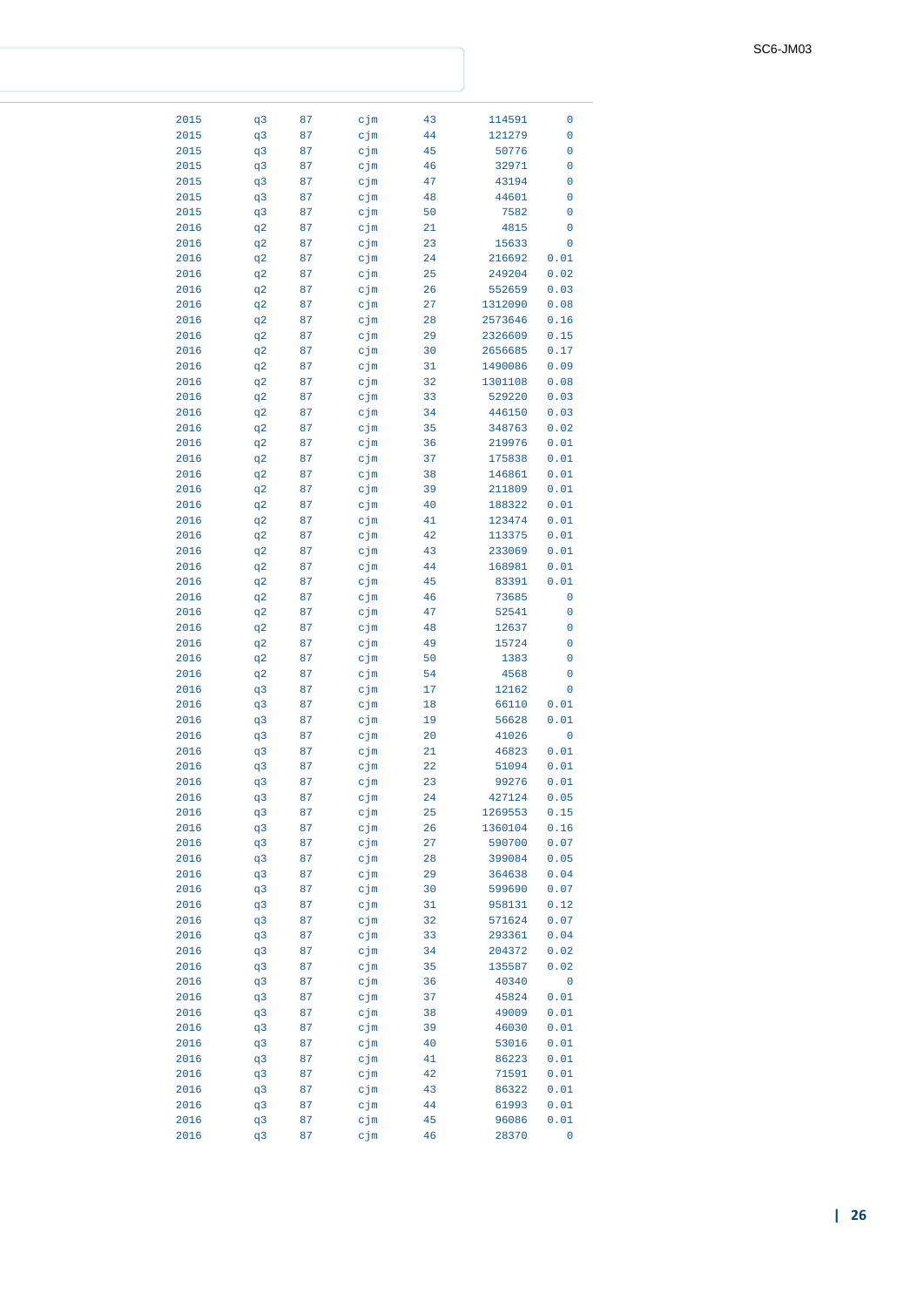| 2016 | q3 | 87 | cjm | 47 | 41902    | 0.01 |
|------|----|----|-----|----|----------|------|
| 2016 | q3 | 87 | cjm | 48 | 36745    | 0    |
| 2016 | q3 | 87 | cjm | 49 | 1020     | 0    |
| 2016 | q3 | 87 | cjm | 50 | 9936     | 0    |
| 2016 | q3 | 87 | cjm | 51 | 4603     | 0    |
| 2016 | q3 | 87 | cjm | 52 | 4603     | 0    |
| 2016 | q3 | 87 | cjm | 53 | 1362     | 0    |
| 2017 |    | 87 |     | 25 | 12405    | 0    |
|      | q1 |    | cjm |    |          |      |
| 2017 | q1 | 87 | cjm | 26 | 194776   | 0.03 |
| 2017 | q1 | 87 | cjm | 27 | 77679    | 0.01 |
| 2017 | q1 | 87 | cjm | 28 | 125673   | 0.02 |
| 2017 | q1 | 87 | cjm | 29 | 207491   | 0.03 |
| 2017 | q1 | 87 | cjm | 30 | 200600   | 0.03 |
| 2017 | q1 | 87 | cjm | 31 | 225780   | 0.03 |
| 2017 | q1 | 87 | cjm | 32 | 372175   | 0.05 |
| 2017 | q1 | 87 | cjm | 33 | 599169   | 0.08 |
| 2017 | q1 | 87 | cjm | 34 | 1068429  | 0.15 |
| 2017 | q1 | 87 | cjm | 35 | 1121049  | 0.16 |
| 2017 | q1 | 87 | cjm | 36 | 838708   | 0.12 |
| 2017 | q1 | 87 | cjm | 37 | 498401   | 0.07 |
| 2017 | q1 | 87 | cjm | 38 | 322532   | 0.05 |
| 2017 | q1 | 87 | cjm | 39 | 196639   | 0.03 |
| 2017 | q1 | 87 | cjm | 40 | 144229   | 0.02 |
| 2017 | q1 | 87 | cjm | 41 | 150928   | 0.02 |
| 2017 | q1 | 87 | cjm | 42 | 189287   | 0.03 |
| 2017 | q1 | 87 | cjm | 43 | 205822   | 0.03 |
| 2017 |    |    |     |    |          |      |
|      | q1 | 87 | cjm | 44 | 117214   | 0.02 |
| 2017 | q1 | 87 | cjm | 45 | 87811    | 0.01 |
| 2017 | q1 | 87 | cjm | 46 | 50845    | 0.01 |
| 2017 | q1 | 87 | cjm | 47 | 28761    | 0    |
| 2017 | q1 | 87 | cjm | 48 | 20523    | 0    |
| 2017 | q1 | 87 | cjm | 50 | 6227     | 0    |
| 2017 | q2 | 87 | cjm | 24 | 12049    | 0    |
| 2017 | q2 | 87 | cjm | 25 | 178196   | 0.01 |
| 2017 | q2 | 87 | cjm | 26 | 220491   | 0.01 |
| 2017 | q2 | 87 | cjm | 27 | 492093   | 0.02 |
| 2017 | q2 | 87 | cjm | 28 | 574259   | 0.02 |
| 2017 | q2 | 87 | cjm | 29 | 897904   | 0.04 |
| 2017 | q2 | 87 | cjm | 30 | 974693   | 0.04 |
| 2017 | q2 | 87 | cjm | 31 | 1355908  | 0.06 |
| 2017 | q2 | 87 | cjm | 32 | 1448718  | 0.06 |
| 2017 | q2 | 87 | cjm | 33 | 2146600  | 0.09 |
| 2017 | q2 | 87 | cjm | 34 | 2936749  | 0.12 |
| 2017 | q2 | 87 | cjm | 35 | 3388972  | 0.14 |
| 2017 | q2 | 87 | cjm | 36 | 2759883  | 0.12 |
| 2017 | q2 | 87 | cjm | 37 | 1864067  | 0.08 |
| 2017 | q2 | 87 | cjm | 38 | 1018263  | 0.04 |
| 2017 | q2 | 87 | cjm | 39 | 695185   | 0.03 |
|      |    |    |     |    | 586187   |      |
| 2017 | q2 | 87 | cjm | 40 |          | 0.02 |
| 2017 | q2 | 87 | cjm | 41 | 503387   | 0.02 |
| 2017 | q2 | 87 | cjm | 42 | 483725   | 0.02 |
| 2017 | q2 | 87 | cjm | 43 | 462651   | 0.02 |
| 2017 | q2 | 87 | cjm | 44 | 350287   | 0.01 |
| 2017 | q2 | 87 | cjm | 45 | 195753   | 0.01 |
| 2017 | q2 | 87 | cjm | 46 | 107742   | 0    |
| 2017 | q2 | 87 | cjm | 47 | 129961   | 0.01 |
| 2017 | q2 | 87 | cjm | 48 | 41181    | 0    |
| 2017 | q2 | 87 | cjm | 49 | 20492    | 0    |
| 2017 | q2 | 87 | cjm | 50 | 15175    | 0    |
| 2017 | q2 | 87 | cjm | 51 | 11716    | 0    |
| 2017 | q2 | 87 | cjm | 54 | 8033     | 0    |
| 2017 | q3 | 87 | cjm | 12 | 7347     | 0    |
| 2017 | q3 | 87 | cjm | 14 | 124911   | 0    |
| 2017 | q3 | 87 | cjm | 15 | 1307782  | 0.03 |
| 2017 | q3 | 87 | cjm | 16 | 8383071  | 0.2  |
| 2017 | q3 | 87 | cjm | 17 | 10503226 | 0.25 |
| 2017 | q3 | 87 |     | 18 | 6545359  | 0.16 |
|      |    |    | cjm |    |          |      |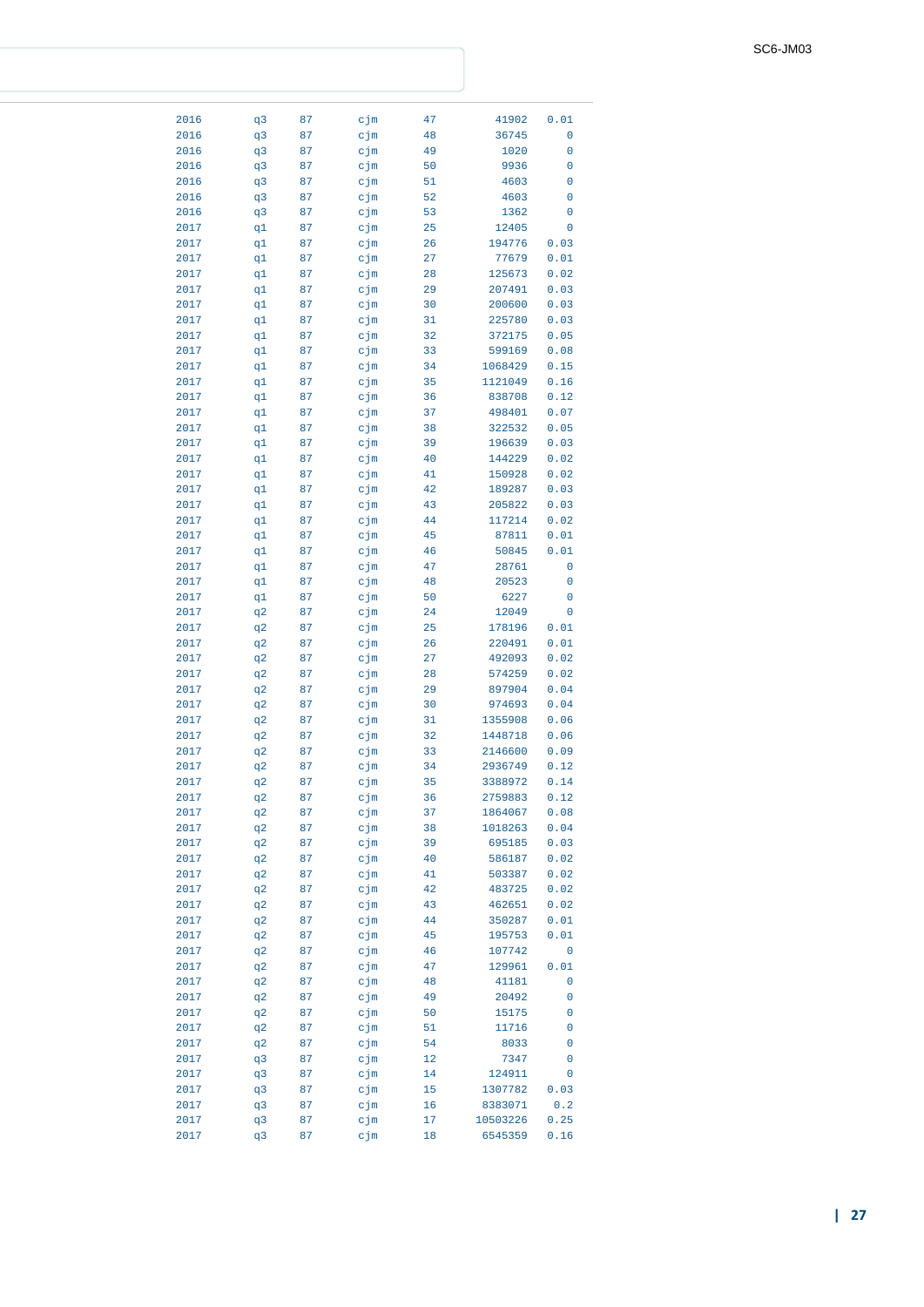| 2017 | q3             | 87 | cjm    | 19 | 3406617   | 0.08 |
|------|----------------|----|--------|----|-----------|------|
| 2017 | q3             | 87 | cjm    | 20 | 1751431   | 0.04 |
| 2017 | q3             | 87 | cjm    | 21 | 842276    | 0.02 |
| 2017 | q3             | 87 | cjm    | 22 | 581299    | 0.01 |
| 2017 | q3             | 87 | cjm    | 23 | 724940    | 0.02 |
|      |                |    |        |    |           |      |
| 2017 | q3             | 87 | cjm    | 24 | 1288977   | 0.03 |
| 2017 | q3             | 87 | cjm    | 25 | 1277210   | 0.03 |
| 2017 | q3             | 87 | cjm    | 26 | 1512204   | 0.04 |
| 2017 | q3             | 87 | cjm    | 27 | 969161    | 0.02 |
| 2017 | q3             | 87 | cjm    | 28 | 366599    | 0.01 |
|      |                |    |        |    |           |      |
| 2017 | q3             | 87 | cjm    | 29 | 367197    | 0.01 |
| 2017 | q3             | 87 | cjm    | 30 | $3e + 05$ | 0.01 |
| 2017 | q3             | 87 | cjm    | 31 | 204253    | 0    |
| 2017 | q3             | 87 | cjm    | 32 | 171552    | 0    |
| 2017 | q3             | 87 | cjm    | 33 | 119161    | 0    |
|      |                |    |        | 34 |           | 0    |
| 2017 | q3             | 87 | cjm    |    | 183396    |      |
| 2017 | q3             | 87 | cjm    | 35 | 129048    | 0    |
| 2017 | q3             | 87 | cjm    | 36 | 124837    | 0    |
| 2017 | q3             | 87 | cjm    | 37 | 45338     | 0    |
| 2017 | q3             | 87 | cjm    | 38 | 20623     | 0    |
| 2017 | q3             | 87 | cjm    | 39 | 19195     | 0    |
|      |                |    |        |    |           |      |
| 2017 | q3             | 87 | cjm    | 40 | 16765     | 0    |
| 2017 | q3             | 87 | cjm    | 41 | 28275     | 0    |
| 2017 | q3             | 87 | cjm    | 42 | 558       | 0    |
| 2017 | q3             | 87 | cjm    | 43 | 209       | 0    |
| 2017 | q3             | 87 | cjm    | 45 | 4529      | 0    |
|      |                |    |        |    |           |      |
| 2017 | q3             | 87 | cjm    | 46 | 2582      | 0    |
| 2017 | q3             | 87 | cjm    | 48 | 4529      | 0    |
| 2017 | q4             | 87 | cjm    | 16 | 265024    | 0.01 |
| 2017 | q4             | 87 | cjm    | 17 | 556269    | 0.02 |
| 2017 | q <sub>4</sub> | 87 | cjm    | 18 | 2025179   | 0.06 |
|      |                |    |        |    | 3255823   |      |
| 2017 | q4             | 87 | cjm    | 19 |           | 0.09 |
| 2017 | q4             | 87 | cjm    | 20 | 6863698   | 0.19 |
| 2017 | q4             | 87 | cjm    | 21 | 7601907   | 0.21 |
| 2017 | q4             | 87 | cjm    | 22 | 4623856   | 0.13 |
| 2017 | q4             | 87 | cjm    | 23 | 2040367   | 0.06 |
| 2017 | q4             | 87 | cjm    | 24 | 697345    | 0.02 |
|      |                |    |        |    |           |      |
| 2017 | q4             | 87 | cjm    | 25 | 1380479   | 0.04 |
| 2017 | q4             | 87 | cjm    | 26 | 1862426   | 0.05 |
| 2017 | q4             | 87 | cjm    | 27 | 1573269   | 0.04 |
| 2017 | q4             | 87 | cjm    | 28 | 1050564   | 0.03 |
| 2017 | q4             | 87 | cjm    | 29 | 617590    | 0.02 |
| 2017 | q4             | 87 | cjm    | 30 | 391875    | 0.01 |
|      |                |    |        |    |           |      |
| 2017 | q4             | 87 | cjm    | 31 | 411939    | 0.01 |
| 2017 | q <sub>4</sub> | 87 | $c$ jm | 32 | 341376    | 0.01 |
| 2017 | q4             | 87 | cjm    | 33 | 264453    | 0.01 |
| 2017 | q4             | 87 | cjm    | 34 | 126779    | 0    |
| 2017 | q4             | 87 | cjm    | 35 | 55596     | 0    |
| 2017 | q <sub>4</sub> | 87 | cjm    | 36 | 55006     | 0    |
|      |                |    |        |    |           |      |
| 2017 | q4             | 87 | cjm    | 37 | 55276     | 0    |
| 2017 | q4             | 87 | cjm    | 38 | 16379     | 0    |
| 2017 | q4             | 87 | cjm    | 39 | 15446     | 0    |
| 2017 | q4             | 87 | cjm    | 40 | 2054      | 0    |
| 2017 | q4             | 87 | cjm    | 43 | 21356     | 0    |
| 2017 |                | 87 |        | 46 | 5910      | 0    |
|      | q4             |    | cjm    |    |           |      |
| 2018 | q1             | 87 | $c$ jm | 32 | 13456     | 0.01 |
| 2018 | q1             | 87 | cjm    | 33 | 66261     | 0.03 |
| 2018 | q1             | 87 | cjm    | 34 | 145945    | 0.07 |
| 2018 | q1             | 87 | cjm    | 35 | 165464    | 0.08 |
| 2018 | q1             | 87 | cjm    | 36 | 244335    | 0.12 |
|      |                |    |        |    |           |      |
| 2018 | q1             | 87 | cjm    | 37 | 214256    | 0.11 |
| 2018 | q1             | 87 | cjm    | 38 | 206510    | 0.1  |
| 2018 | q1             | 87 | cjm    | 39 | 209716    | 0.1  |
| 2018 | q1             | 87 | cjm    | 40 | 188393    | 0.09 |
| 2018 | q1             | 87 | cjm    | 41 | 177714    | 0.09 |
| 2018 | q1             | 87 | cjm    | 42 | 142710    | 0.07 |
|      |                |    |        |    |           |      |
| 2018 | q1             | 87 | cjm    | 43 | 78039     | 0.04 |